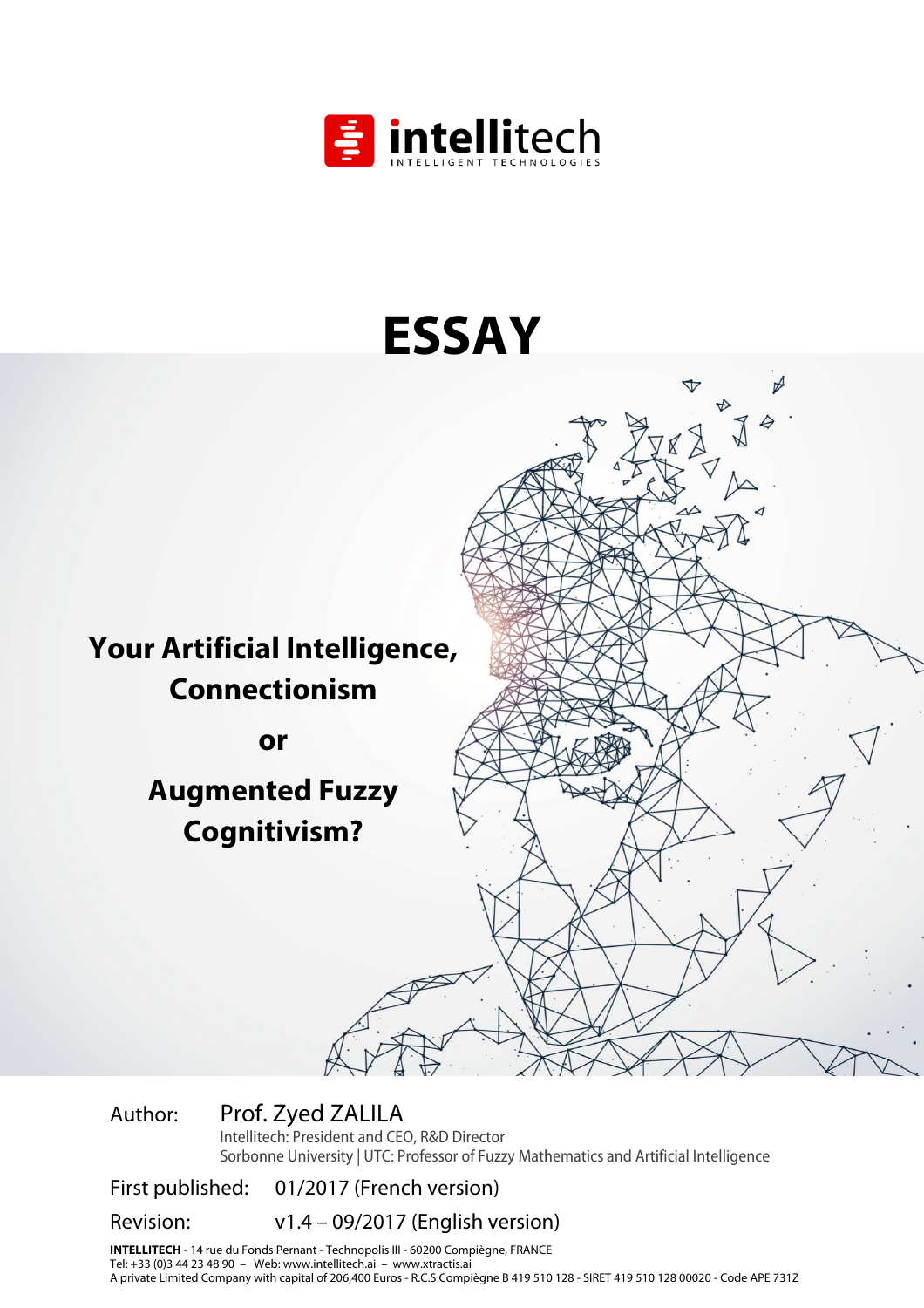# **Warning**

The entirety of this document is protected by copyright. All rights are reserved.

Any quotation from any part of the document must include the following reference:

**Zalila, Z.** (2017) Your Artificial Intelligence, Connectionism or Augmented Fuzzy Cognitivism? Essay, v1.4, Intellitech, Compiegne, France, September, 26p, https://xtractis.ai/en/essay-ai-connectionism-vsaugmented-fuzzy-cognitivism/

# **Abstract**

Artificial Intelligence (AI) is more than 60 years old and its many operational applications are beginning to revolutionise society by questioning the future distribution of functions and professions: in the near future, which positions will be dedicated to intelligent robots and which positions will still be the prerogative of men? In this essay, we present the two competing approaches of AI by showing their respective epistemological and practical limits: on the one hand, Cognitive AI, a logical and psychological approach, which allowed the development of Expert Systems on the basis of decision-making rules; on the other hand, Connectionist AI, a biomimetic approach, which produced the concept of Neural Networks, promoted since the 1990s under the expression "Deep Learning". To try to overcome the limitations of these two approaches, we propose a hybrid approach, which we will call "Augmented Fuzzy Artificial Intelligence".

# **Contents**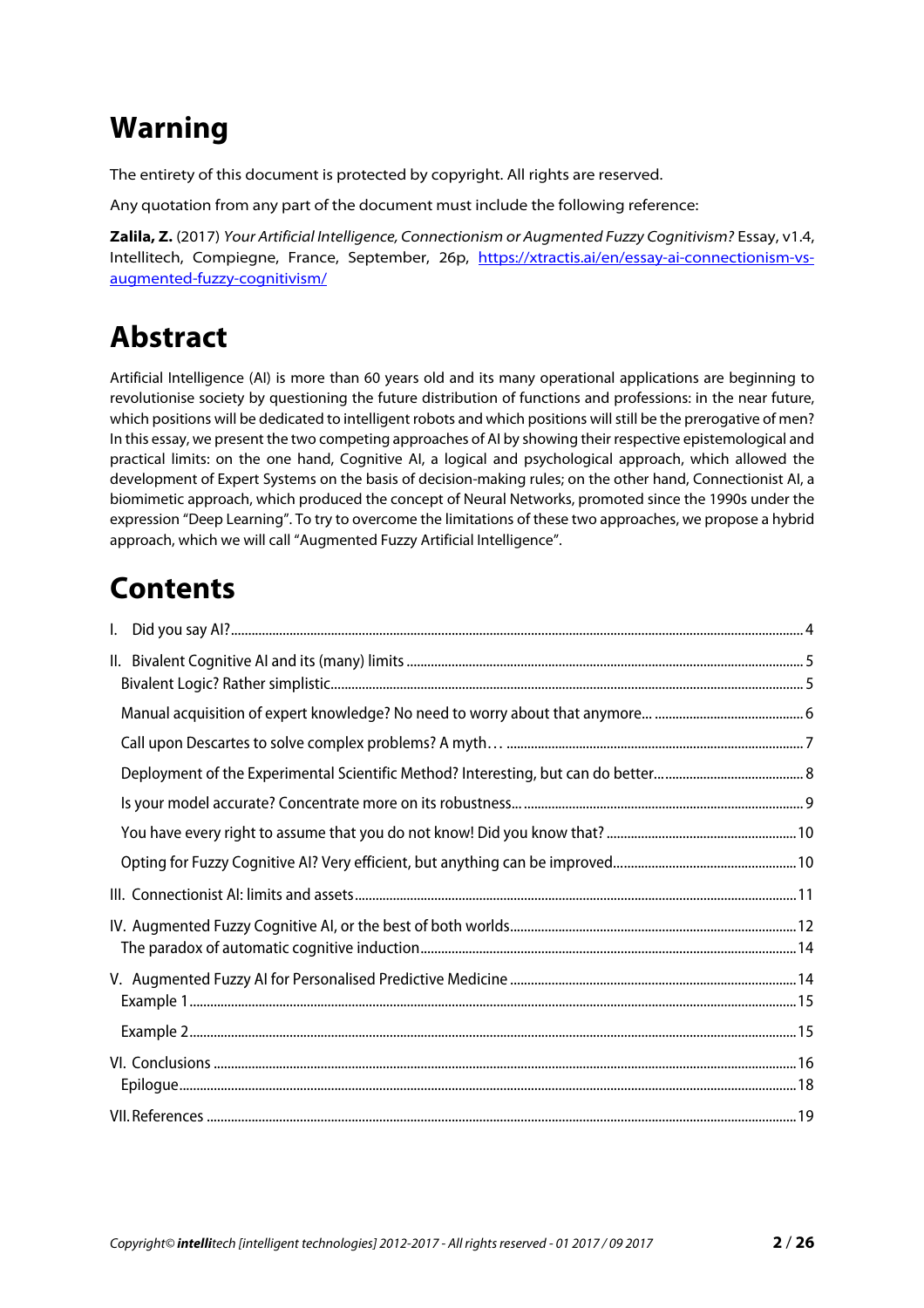# **Biography**



Prof. Zyed ZALILA, 53, is the CEO-Founder of the Intellitech [intelligent technologies] R&D company and its R&D director. He holds a PhD degree in fuzzy mathematics from Université de Technologie de Compiègne (UTC), a M.Sc. in Applied Mathematics and Artificial Intelligence from UTC and an Authorisation to Oversee Research. Since 1993 Prof. Zalila has taught fuzzy theory and its applications in this same university.

In 1990, he applied his fuzzy research to invent the concept of "virtual driver" and "lounge in motion": his first ADAS (Advanced Driver Assistance Systems) are operational on open roads, in partnership with RENAULT.

In 1998, Prof. Zyed Zalila created Intellitech, a company specialising in decision-making software that integrates the latest advances in Artificial Intelligence (fuzzy theory, machine learning theory). Since 2003, he has implemented a pivotal part of Intellitech's strategy: to offer a universal professional solution for Automatic Discovery of Predictive Decision-making Systems from Big/Smart Data, which does not require computer programming and offers improved predictive reliability compared to Open Source techniques.

Prof. Zalila has led numerous research projects in fuzzy mathematics and their applications. He is co-inventor of 8 patented fuzzy ADAS in 15 countries, and in 2000 invented xpark!® the world's first automatic parking system, operational in the most difficult situations. Since 2002, he has been the co-inventor of the various generations of the xtractis® intelligent robot for Robust Predictive Modelling of complex processes by Augmented Fuzzy Artificial Intelligence, whose rights are protected worldwide.

#### **Awards and Recognition**

Since 2004, Intellitech has been a member of the Comité Richelieu, the French association for high technology SMEs. Since 2005 it has been registered by the French General Secretariat of Defense and National Security, placed with the Prime Minister on the list of companies belonging to the strategic sectors for the preservation and promotion of national strategic interests.

In 2005, Intellitech received the Award of the Picardy Economic Press in the category Innovative Enterprise of the year rewarding its efforts of innovation of very high level, materialized in particular by its xpark!® automatic parking system.

Prof. Zalila was awarded the Researcher of the Year 2006 Award as part of the Nouvel Economiste's Men of the Year trophy for his work on xpark!® and xtractis®.

In 2008, the international firm Frost & Sullivan awarded xpark!® the award for Best Product Innovation in Automotive Safety Systems market.

In 2012, Intellitech received the "Coup de Coeur of the Jury" Award as part of the Deloitte Technology Fast 50 North of France award for its xtractis® robot.

xtractis® has won several national and international benchmarks competing against Open Source techniques: Polynomial Regression, Logistic Regression, PLS (Partial Least Squares), Neural Networks / Deep Learning, Bayesian Networks, CART Decision Trees, Random Forests, Boosted Trees, SVM (Support Vector Machines).

Intellitech has distinguished itself in the Deloitte Technology Fast 50 North of France 2011 and 2012 Awards, recognizing the 50 fastest growing independent technology companies in Haute-Normandie, Picardie and Nord-Pas de Calais regions.

Intellitech also won the 2011 and 2012 Deloitte Technology Fast 500 EMEA Awards, recognizing the 500 fastest growing independent technology companies in the Europe / Middle East / Africa region.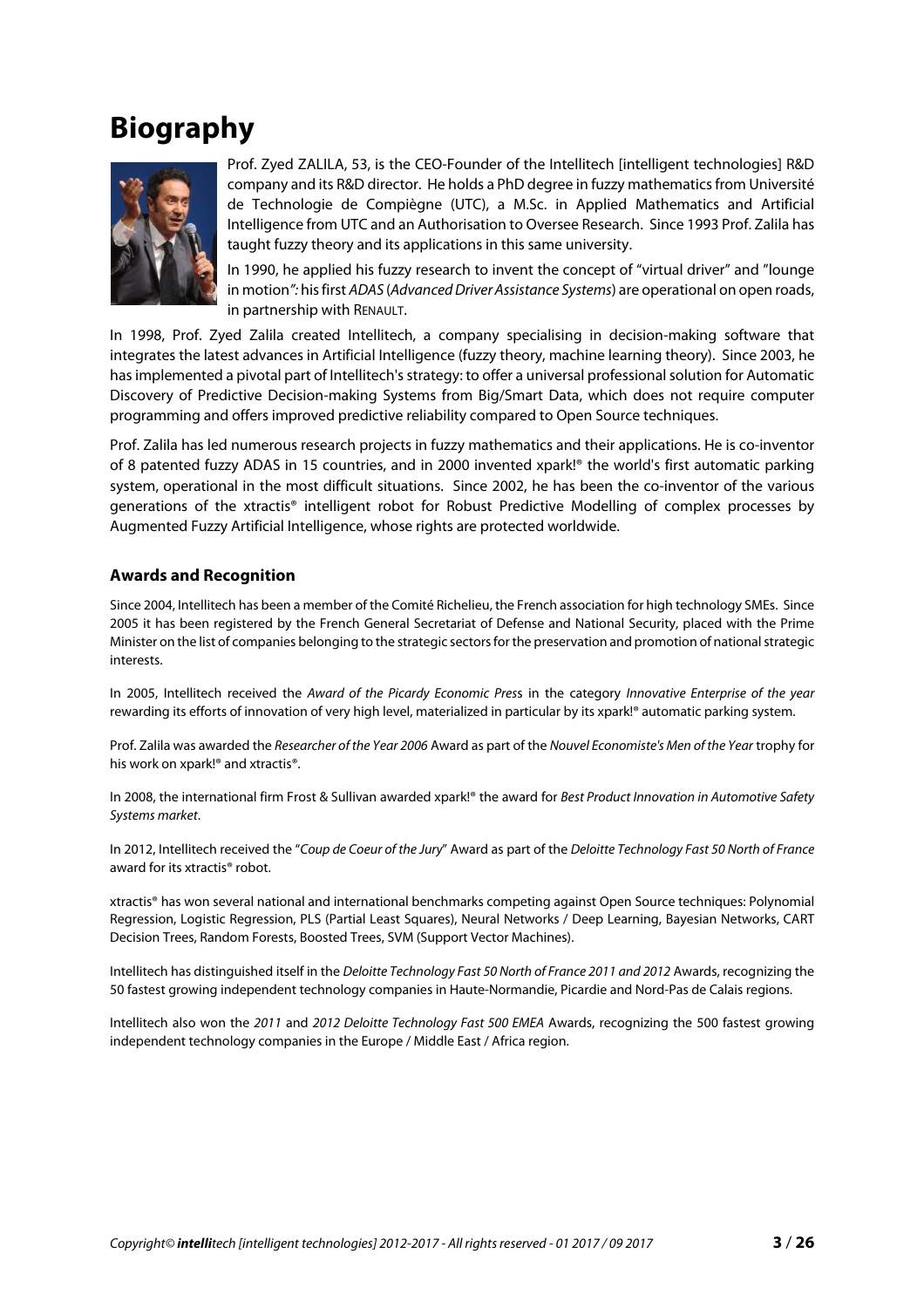### **I. Did you say AI?**

Considered to be the father of Artificial Intelligence (AI), in 1936 the British mathematician Alan Turing imagined a programmable machine capable of rapidly performing all sorts of calculations [Turing 1936]<sup>1</sup>. He was convinced that an automaton could be as intelligent as man if it were able to reproduce his mental activity.

Benefiting from the cryptographic breakthroughs achieved by the Polish mathematician Marian Rejewski in the 1930s, Alan Turing put his intuition into practice by designing, as early as 1941 for the services of English decoding, the Bombe, an electromechanical machine capable of taking only a few hours to discover the specific key to decrypt the encoded messages exchanged between the German High Command and the Nazi army<sup>2</sup>. Turing very quickly realised that such a task was humanly insurmountable<sup>3</sup>: he thus proposed to develop a logical and automated analysis of the space of possibilities and probabilities, based on any slips by the German cipherers and on the knowledge held by the Poles on the internal functioning of the machine. After the war, he continued his philosophical reflections and suggested that a machine could claim the qualifier of "intelligent", as long as it was capable of impersonating human intelligence [Turing  $1950]^4$ .

Exploring the Turing paradigm of thinking machines, Marvin Minsky, a cognitive scientist, invented the SNARC<sup>5</sup>, the first self-learning neural network simulator [Minsky 1952, 1954]. In August 1956, he organised a conference at Dartmouth College (Hanover, New Hampshire, USA) with his fellow John McCarthy mathematician, Claude Shannon, father of information theory and Nathaniel Rochester, IBM's scientific director. Their ambition was to launch a new research

discipline, "Artificial Intelligence", whose objective would be the development of new concepts, techniques and methods allowing the creation of an "artificial brain" thanks in particular to the availability of cryptanalysis mainframes developed during the 2<sup>nd</sup> world war [Wikipedia 1].

Following this seminal conference, which brought together several researchers from diverse disciplines, two competing approaches emerged: according to the paradigm of a rational calculation thought defended by Leibniz and Turing, cognitive logicians and psychologists, under the aegis of McCarthy, purported that Man's thought was based on his ability to manipulate symbols by applying formal rules; therefore, an intelligent machine had to know how to calculate with the help of symbols. This branch was named "Symbolic AI" or "Cognitivist/Cognitive AI" or "Computational AI" of which philosopher of the mind Jerry Fodor was one of its fervent defenders. At the same time, neurobiologists, neurophysiologists and neuropsychologists, led by Minsky and Rosenblatt, argued that Man's intelligence emanates rather from the neuronal structure of his/her brain; indeed, an intelligent machine would need to integrate an artificial model of the brain. This biomimetic branch was given the name "Sub-Symbolic AI" or "Connectionist AI".

In this essay, we will expose the boundaries of Cognitive AI and Connectionist AI and present a hybrid approach, which we will call "Augmented Fuzzy Artificial Intelligence", in an attempt to overcome the limitations of the two approaches mentioned above.

 $\overline{a}$ 

<sup>1</sup> Its mathematical concept of a universal computing machine was supposed to represent a virtual person performing a well-defined procedure, in the form of instructions (transitions table). The machine was endowed with an infinite memory (ribbon composed of an infinity of contiguous boxes) and a reading and writing unit; it was programmable and reprogrammable. Nowadays, Turing machines are called computer programs or by extension, computers.

<sup>2</sup> From 1939 to 1941, in the Victorian mansion of Bletchley Park, between Oxford and Cambridge, secretly sheltering the decoding services of English intelligence, Turing wrote the specifications of the Bombe and improved it with his colleagues Gordon Welchman and Richard Pendered: a machine able to determine every day, among the 159 10<sup>18</sup> possible keys of the Enigma Nazi coding system, the key that would give access to messages between the German General Staff and its

submarines crossing the North Atlantic. Historians believe that the decoding of the *Enigma* code shortened the 2<sup>nd</sup> World war by at least two years, saving more than 14 million lives.

<sup>3</sup> If a team of 10,000 men could check 10,000 keys per minute, 24 hours a day, 7 days a week, 365 days a year, it would have taken a year to test 5.256 billion different keys and thus more than 30 billion years to test all possible combinations as part of an exhaustive search!

<sup>4</sup> During the Imitation Game test created by Turing, judges discuss at a distance with interlocutors whose nature (automaton or human) they do not know. If, after five minutes of conversation, the automaton manages to pass as a human to at least 30% of the judges, then the test is successful and the automaton is qualified as "intelligent".

<sup>5</sup> SNARC = Stochastic Neural Analog Reinforcement Calculator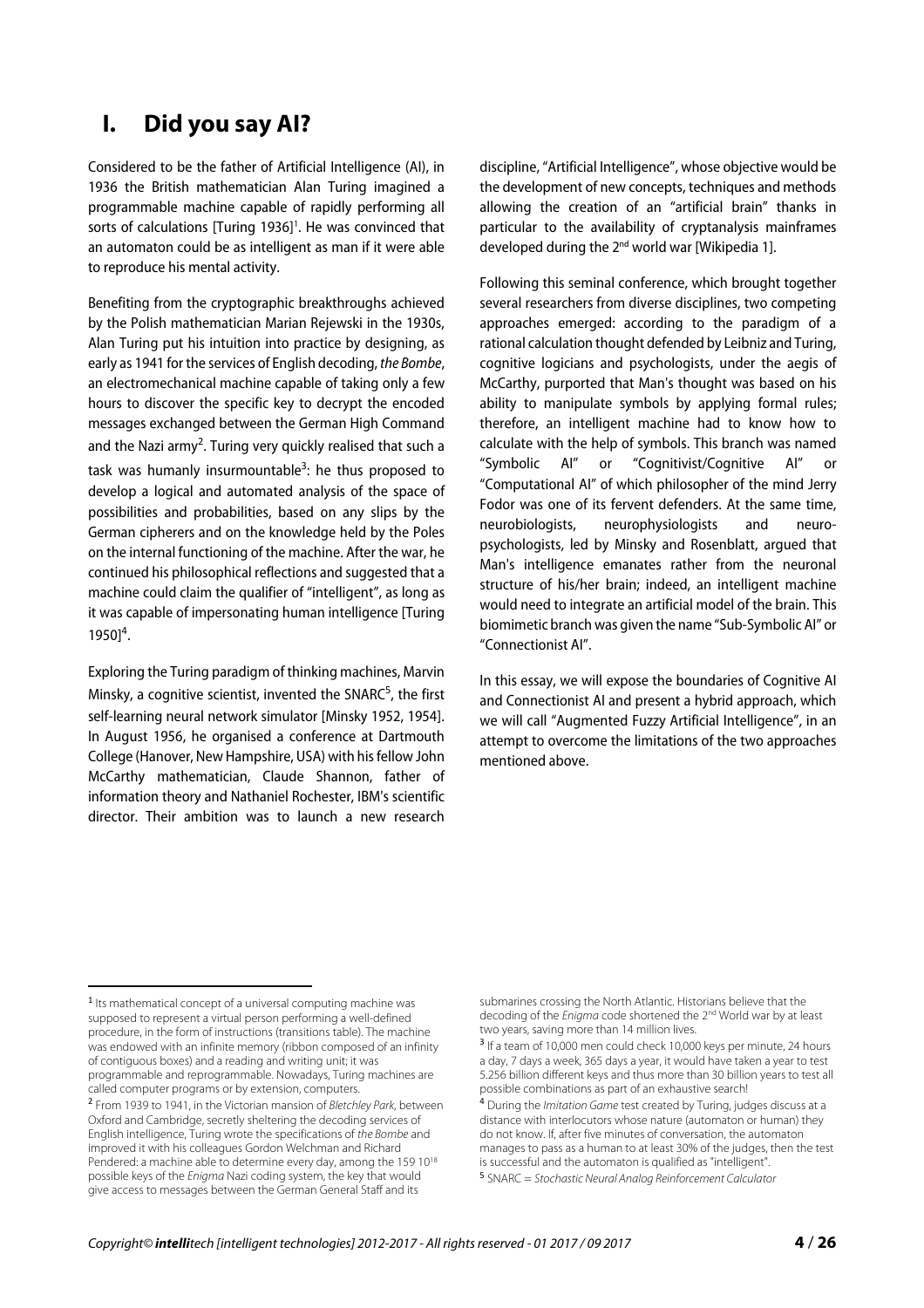## **II. Bivalent Cognitive AI and its (many) limits**

Logic and cognitive psychology postulate that Man reasons through the inference of decision rules<sup>6</sup>, Cognitive Al researchers have developed artificial systems that make decisions by manipulation of symbols: from a collection of "If...Then" rules that are supposed to be true, an inference engine makes it possible to infer a decision for observed facts about a particular situation. The goal being to model the knowledge of an expert in the field, so that it can be used anytime and anywhere, they quickly acquired the name of "Expert Systems".

#### **Bivalent Logic? Rather simplistic...**

The first expert system MYCIN developed in 1972 focused on the medical diagnosis of blood pathologies [Shortliffe & Buchanan 1975]. Despite a benchmark won against physicians specialised in infectious diseases, the limits of such an approach soon became apparent. Indeed, the paradigms implemented in an Expert System are those inherited from the bivalent Logic of Aristotle<sup>7</sup>: its founding axiom states that the world is governed by two mutually exclusive states, the "True" and the "False". It is thus impossible to be both "True" and "False" (Principle of Non-Contradiction), just as it is impossible to be in a third state other than "True" or "False" (Principle of Excluded Middle). If such theorems are precious for mathematical demonstrations, they prove to be very little applicable in the real world. The physician could not use bivalent decision rules to model his/her expertise: if one of his/her diagnostic rules was almost always true, this other rule would be sufficiently true, but not always true. Shortliffe and Buchanan were then obliged to introduce coefficients of likelihood or certainty to weigh the veracity of the deductions made from each of the binary rules of the Expert System. In addition to the logical inconsistencies induced by such probability coefficients ${}^{8}$ , no expert was able to define the value of certainty of each of the rules he/she used. Indeed, the Expert System developed a mechanism of

 $\overline{\phantom{a}}$ 

reasoning that diverged, both in terms of similarity and in terms of outcome, from the cognitive mechanism developed by the Expert that it was supposed to model.

It was not until the beginning of the 20<sup>th</sup> century, and the development of quantum mechanics, that certain thinkers dared to question the simplistic axiom imposed by Aristotle and thus the binary reasoning of classical logic. The Polish logician Jan Lukasiewicz thus proposed in 1920 a ternary logic, that in addition to the "True" and the "False" accepted a third state: the "Possible" or the "Uncertain" [Lukasiewicz 1920-1939a, 1920-1939b]. All the mathematics would be turned upside down, since they would have lost de facto the strong algebraic properties induced by the bivalence axiom. He went so far as to propose a logic accepting an infinity of nuances of truth: his aleph logic is thus the first infinite uncountable-valent logic, that is, a logic accepting an uncountable infinity of nuances of truth.

In the early 1960s, obsessed with the control of complex systems, Lotfi Zadeh, American-Azerbaijani control system scientist, admitted that it was very difficult for him to model a complex system thanks to nonlinear analytical equations and even less to analytically reverse such a model to construct the control law of the complex system. In love with the very young Cognitive AI, he ended up finding an operational solution by relocating the problem of automation: instead of modelling the complex process and failing during the inversion of the model, he decided to model the resolution strategy developed by a human expert who would solved the problem through a qualitative empirical approach, without the use of mathematical equations; thus, he tried to model the expert thanks to a system of decision rules that he would have managed to make explicit. Zadeh's touch of genius was to abandon Aristotelian logic, retained by the promoters of Cognitive AI for Expert Systems, and replace it with the *aleph* logic of Lukasiewicz, which he rebranded with a more marketable name: Fuzzy Logic<sup>9</sup> [Zadeh 1965, 1968, 1973, 1975]. The

very possibly true, more or less true). A coefficient of likelihood is therefore attached to each rule, assuming that the rules are independent of each other. Let us assume in the expert system the presence of three redundant rules R1: A→B, R2: A→B, R3: A→B with a likelihood coefficient of 0.3. With the combination of the certainty coefficients of MYCIN, these rules would conclude B with a likelihood of 0.657. In Logic, the proposition "(A→B) or (A→B) or (A→B)" forms a tautology, meaning that the redundancy of the same knowledge does not provide any additional information, and in fact the system would be reduced to R1 to conclude B with a likelihood of 0.3. Paradoxically, the management of uncertainty in MYCIN means that if several distinct rules are unsafe to conclude B, in fine they would eventually reinforce each other to conclude B with certainty (group mimicry effect)! <sup>9</sup> Fuzzy Theory, also called Fuzzy Mathematics, extends all the branches of classical mathematics by postulating the existence of an uncountable infinity of degrees of truth. This rigorous theory is intended

 $6$  From the 4<sup>th</sup> century BC, Aristotle was the first philosopher and scientist to attempt a modelling of human discourse: his intention was to propose a tool or instrument (Organon) that would allow to arbitrate the oratorical jousting organised between schools of philosophy in the Agora. He is the author of the essential concepts of inference rule and inference scheme (syllogism) that would create the foundations of Logic. The formal and mathematised version of this discipline would become in the 19<sup>th</sup> and 20<sup>th</sup> centuries, the foundation of all modern mathematics. In this sense, we believe that Aristotle could also be considered to be the founding ancestor of Cognitive AI.

<sup>7</sup> Aristotelian bivalent logic is also called binary logic because the two possible states False/True can be coded in binary system as 0/1. <sup>8</sup> The coefficients of certainty were proposed a posteriori to attempt to fill a notable difference between the logical rule proposed by Aristotle (a rule used to make a deduction is always true) and the nuanced rule that would be used by the Expert (presumably true, almost always true,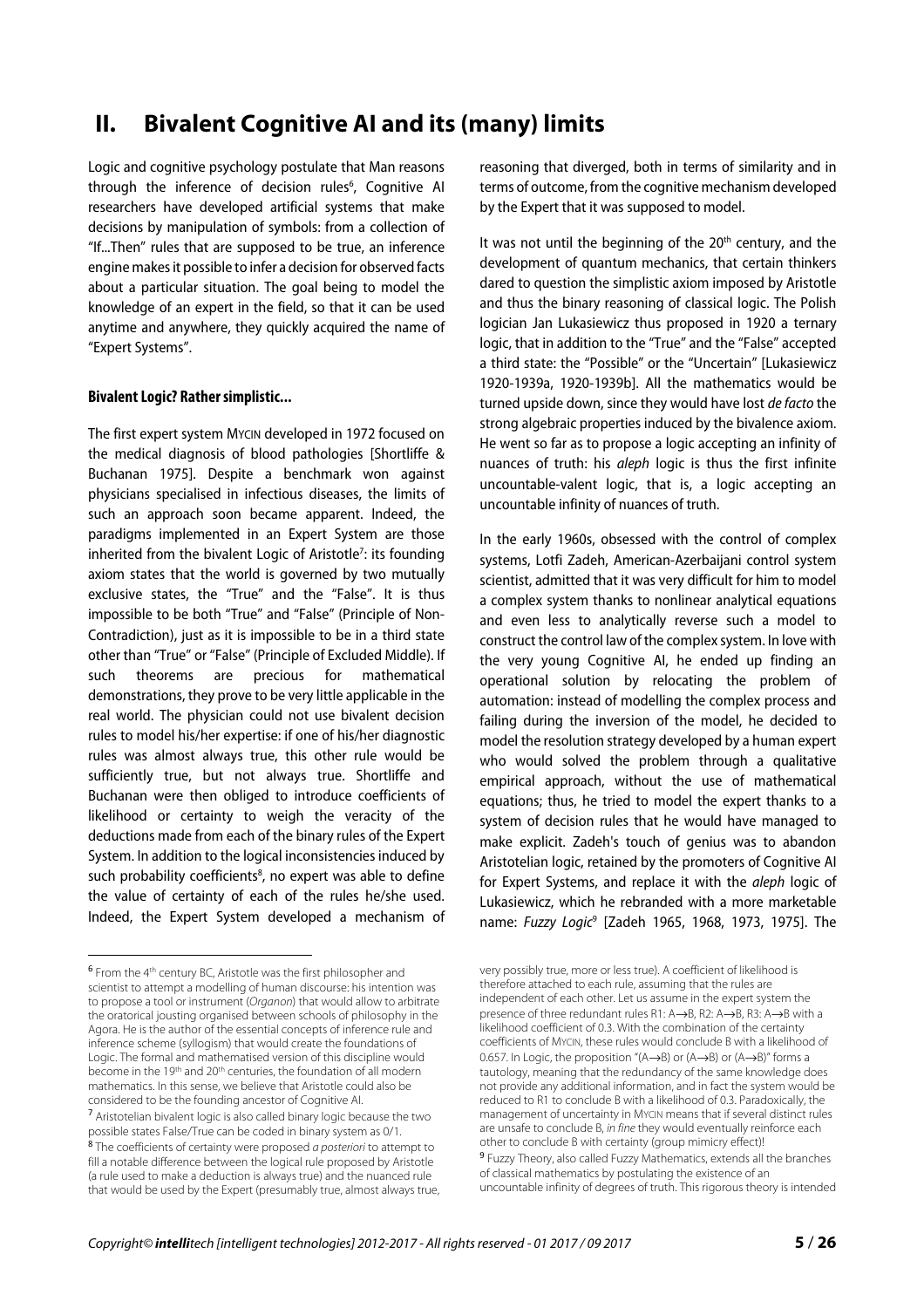graduality intrinsic to fuzzy logic thus naturally integrated the vagueness, uncertainty and subjectivity with which the human expert perceives the real world in order to make nuanced decisions. However, this approach, which we call "**Fuzzy Cognitive AI**" remains strongly constrained, as is Bivalent Cognitive AI, by the manual acquisition of expert knowledge.

#### **Manual acquisition of expert knowledge? No need to worry about that anymore...**

From the 4<sup>th</sup> century BC, Socrates advocated for the expert to give birth to his knowledge through a process of interpersonal interrogation known as "maieutics". Several pitfalls quickly appeared.

#### The non-explicability of tacit knowledge

Cognitive psychology shows that if neophytic experts still rely on reasoning by inference of explicit rules, super-experts aggregate, during their years of experience, learning and practice, all successively accumulated knowledge strata. Thus, they would no longer reason by activating rules, but would quickly decide by using intuition, instinct, and heuristics, thanks to an unconscious decision mechanism [Marewski & Gigerenzer 2012]. This type of reasoning called "pattern recognition" associates a decision with a multidimensional abstract form recognised by the expert. The more the expert is able to recognise forms composed of several variables AND the more they are able to recognise a large number of such forms AND the more they are able to associate the right decision with each of these forms, the more their expertise will be judged to be at a high level.

Since super-experts use a pattern of reasoning based on tacit or implicit knowledge that cannot be explained in a maieutic process, the very principle of Cognitive AI is found to be de facto defeated [Dreyfus 1965]. Could you ask a Grand Master of the game Go to explain his decision strategy? No, he lets himself be guided in his choices of moves by a pictorial and qualitative perception of the game configurations, difficult to translate into formal rules of strategy. "We, the pros, have a hard time defining how we make these choices, never mind

 $\overline{a}$ 

talking about teaching it to a computer", as told to Science by the American Michael Redmond, the first Western player to have reached 9<sup>th</sup> Dan, the "divine" rank, the highest grade of professional players [De Pracontal 2016].

Experts in sensory evaluation also use tacit knowledge<sup>10</sup>. Thus, the "Nose" in perfumery will know how to accurately measure the intensity of the jasmine scent of a perfume, without being able to explain how he/she was able to make his/her decision. The typical example of a decision made by intuition!

#### On the limitation of human understanding

Thanks to his "Bounded Rationality" paradigm of the decision-making agent, Herbert Simon<sup>11</sup> demonstrated that the capacity of the human mind to formulate and solve complex problems is very small in view of the size of the problems to be solved [Simon 1957].

His work upset the neo-classical economy and its decisionmaking agent with Perfect Rationality: until then, Homo œconomicus was supposed to make his/her decision rationally, independently of other agents, in order to maximise his/her utility or profit, on the basis of complete and perfect information (on past, present and future<sup>12</sup>). Although it simplifies the development of mathematical models of the Efficient Market, this axiom is misleading since it has never been verified in reality: in order to make a decision, the agent has only incomplete and uncertain information and often acts in an emotional and subjective way, depending on the present context, far from any optimisation of profit or utility [Kuhnen & Knutson, 2005]; hence a theoretical mathematical model developed ab initio based on erroneous behavioural assumptions, describing a pure and perfect economy, but incapable of describing and predicting the complexity of the market's real behaviour<sup>13</sup> [von Mises 1949].

Several researches in experimental cognitive psychology have shown the limit of Man to consciously process a great deal of information in decision-making: from 1 to 3 variables

to represent and exploit data and knowledge tainted by vagueness, epistemic uncertainty and/or subjectivity. Fuzzy Logic is the branch that tries to model approached and nuanced human reasonings [Zalila 1993-2016, 2006-2013].

<sup>10</sup> A sensory analyst uses his/her senses and his/her experience to evaluate, as objectively as possible, the sensorial descriptors describing a product as a measuring instrument. Due to the intra and interinherent variability of any human sensation, we describe these expert opinions as "objectivo-subjective".

<sup>&</sup>lt;sup>11</sup> An economist, sociologist and psychologist, Herbert Simon was one of the fathers of AI and participated in the Dartmouth founding conference of 1956: according to him, computers allow to reproduce and systematise human thought [Partenay 2005]. With Newell and Shaw, he developed the General Problem Solver, a universal solver that

would prove limited to solving simple problems [Newell & al 1959]. In 1978, he obtained the Prize in Economics from Sweden's Central Bank in memory of Alfred Nobel (Nobel Prize for Economics) for his work on Bounded Rationality.

<sup>12</sup> Homo œconomicus is expected to be fully aware of all past and present information that will enable him/her to decide, as well as all future consequences of his/her decision, **before** making his/her rational decision. In such a case, would it be better to "invoke" a Deus œconomicus (Economic God)?

<sup>13</sup> From the axiom of Perfect Rationality, the neoclassical economy inferred the mathematical model of general equilibrium. The Sonnenschein-Mantel-Debreu theorem makes this model unusable by stating that general equilibrium can be stable only at the price of too restrictive hypotheses [Wikipedia 2].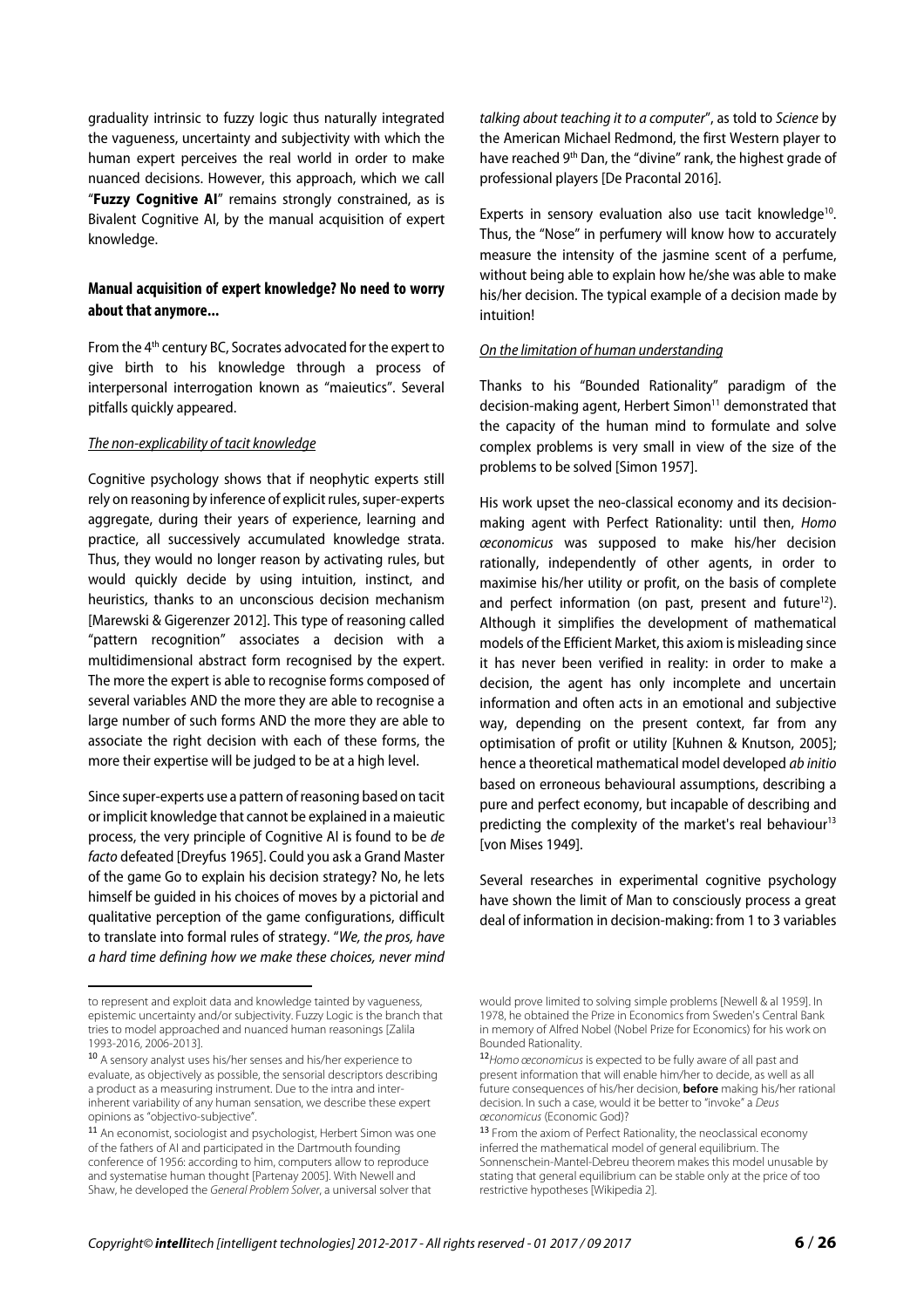simultaneously for normal people, up to 7 to 9 variables simultaneously for the most gifted among us [Miller 1956].

Thus, we consider that a decision maker with bounded rationality is a decision-maker in a fuzzy environment: he/she is led to make a decision based on a limited number of vague, uncertain and subjective pieces of information and knowledge, while using often ill-defined decisional knowledge (heuristics, know-how, fuzzy rules) [Simon 1955]. Moreover, Simon even introduces the satisficing solution<sup>14</sup> concept to express the fact that the agent will not seek the optimal solution at all costs if the discovery of it would cost him/her dear; very often, he/she will content himself/herself with a sufficiently satisfactory solution, that is to say, sufficiently close to the optimum. It is the definition of an optimal fuzzy solution, discovered thanks to a slight violation of one or more constraints<sup>15</sup>.

#### On the rejection of Systems that are not quite so Expert

The aforementioned limitations of human understanding definitively put an end to the classical approach of knowledge acquisition, as advocated by Cognitive AI: limitation of the Expert to conceptualise his/her pieces of information, either because they are complex and would require a large number of variables, or because they are implicit and therefore not expressible on the one hand; limitation of the Cognitive Psychologist and the Cognitive Engineer who attempt to model the knowledge of the Expert while being overwhelmed by the large number of variables involved, or constrained by the impossibility of the Expert to express their knowledge. Let us not forget another insidious pitfall: the maintenance of knowledge. Since the process of acquiring expertise is often long, several years can pass before the decision-making system is finalised. But in the meantime, the expert will have been able to develop his/her knowledge and the previously coded rules would then need an update, delaying the availability of the updated Expert System!

Consequently, the expert knowledge gathered and modelled in the Expert System would be at worst, false, incoherent, biased, outdated and at best sub-optimal. All these reasons explain the many failures experienced by the Expert Systems and therefore their rejection by those who thought that this new paradigm of AI would rapidly revolutionise the world.

#### **Call upon Descartes to solve complex problems? A myth…**

In his Discourse on the Method of Rightly Conducting One's Reason and Seeking Truth in the Sciences, the French philosopher and mathematician René Descartes proposed a systematic approach to the solution of complex science problems [Descartes 1637]. He suggested that we decompose the complex problem into a sum of simple subproblems<sup>16</sup>; it would be sufficient to combine the elementary solutions to the sub-problems in order to find a solution to the original complex problem. Although this physicalist reductionist approach<sup>17</sup> has been promoted in all scientific and academic formations up to the present day, it seems to us to be very limited, if not erroneous. Indeed, in a complex system, it is necessary not only to consider all the parts, but also to take into account all the interactions that may appear between the parts. Thus, by dividing, more subjectively, the original system into subsystems, one would inevitably break these interactions which could prove to be as important as the components themselves.

Moreover, a complex system is often governed by a large number of weak signals: a variable whose individual influence is limited but whose synergies with other weak signals or other strong signals would explain the behaviour of the system. This would de facto prevent us from using the incremental modelling approach advocated by Descartes<sup>18</sup>, which focuses exclusively on the few most influential variables.

When analysing the intellectual approach used in Cognitive AI for the design of Expert Systems, it is distressing to realise that the Cartesian approach is built on dogma. Because of the limitation of human understanding, no expert can grasp more than a few variables simultaneously to express his/her decision strategy [Hayes 1962]; accordingly, each decision rule would contain at most 2 to 3 premises<sup>19</sup>. Worse, the decision tree paradigm, often used in AI to model a classification decision strategy, imposes itself as the ultimate expression of the Cartesian approach. A strategy involving 10 variables would be summarised to test sequentially, and

 $\overline{a}$ 

<sup>14</sup> Combination of satisfying and sufficing.

<sup>15</sup> Optimal fuzzy solutions are often the only possible solutions to a highly constrained multi-objective optimisation problem. If all the requests of the optimisation problem were validated, except for just one of them, the problem would not admit an optimal solution in a bivalent Aristotelian logic. Now, in the real world, a manager would in no way stop the operation of his/her factory if such a perfect solution did not exist; on the contrary, he/she would be happy to discover a new formulation of his/her product, very close to the optimal solution, which

would satisfy all the requests, for example, with a degree of at least 0.98 (i.e., by accepting a tiny violation of one of the requests).

<sup>16</sup> According to the second precept of Descartes.

<sup>17</sup> Physicalism argues that things can be explained from the understanding of their constituent parts.

<sup>18</sup> According to the third precept of Descartes.

<sup>19</sup> A, B are the two premises of the rule (A and B) $\rightarrow$ C.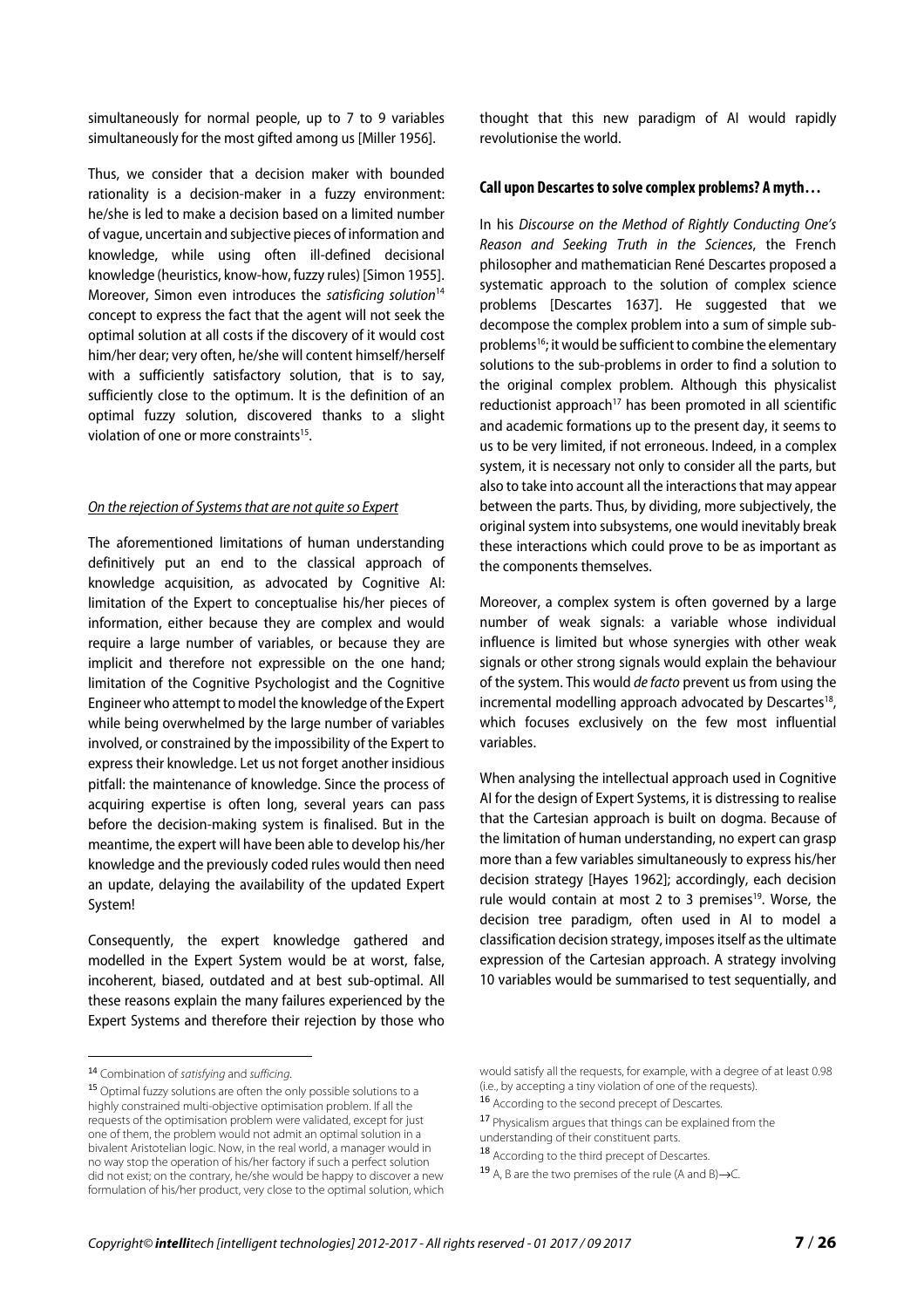binary each of the variables, one at a time, in an order subjectively determined by the designer!

Similarly, as we have seen, the neo-classical economy imagines a Market composed of economic agents that are all identical, and which make decisions without any interaction between them. A Cartesian and simplifying vision of the Market, which is however totally false.

Had Descartes thus confused the Complex with the Complicated? If the Complicated can be broken down into the sum of its elementary parts and can be treated separately and sequentially, the Complex forms an inseparable whole and requires holistic reasoning in an attempt to apprehend  $it^{20}$ . Thus, if 10 variables are involved in a Complex Process/Phenomenon (CPP) to be studied, it would be necessary to be able to reason by mobilising the 10 variables simultaneously; which is, as we have just seen and in the state of our current scientific advances<sup>21</sup>, impossible for any human, independently of their Intellectual Quotient: a "Cognitive Ceiling" would forbid our reason to access the highly complex, multidimensional and interactive world in which we live.

But some would argue that it would be enough to reduce the number of variables through a multivariate analysis of data by applying the principle of parsimony<sup>22</sup> so dear to science. On the contrary, we maintain that **the complexity of a Process/Phenomenon (PP) is intrinsic to the PP and in fact cannot be reduced or simplified**: thus, a simple and efficient model for a CPP cannot exist; otherwise it would mean that the PP being studied was not complex, but simple. Consequently, the objective is to a posteriori determine the level of complexity of the CPP being studied by taking a holistic approach, without having to a priori and subjectively eliminate variables that could be important through their interdependencies or interactions with other variables. We would therefore support an extension of the Shadoks principle: "**Why make it simple and false, when you can make it complex and true?**".

 $\overline{a}$ 

#### **Deployment of the Experimental Scientific Method? Interesting, but can do better...**

The experimental scientific method was originally proposed by Alhacen Ibn al-Haytham, Arab mathematician, philosopher and physicist of the late 10<sup>th</sup> century in order to develop his work on geometric and physiological optics: he was one of the first physicists to appeal to mathematics to explain the Real. His works enabled the Franciscan monk and scholar Roger Bacon to theorise in 1267, in De Scientia experimentalis, experimental scientific reasoning; by this means, Roger Bacon paved the way for the philosopher Francis Bacon to, in the  $17<sup>th</sup>$  century, develop an empirical theory of knowledge and the foundations of modern science [Hackett 1996]. Roger and Francis Bacon both promoted reasoning by induction in the sciences: on the basis of experimental measurements and observations carried out, using appropriate instruments, on the phenomenon studied, the scientist called upon his personal intuitions (in addition to mystic illuminations according to Roger Bacon) to develop a model or mathematical law M of the phenomenon that confirmed the observations that had been carried out. In a second step, new experiments were carried out to confirm the predictions made by deduction from the M model presumed to be true. If some of these new observations were to invalidate M's predictions, the scientist had to amend M into an M' model so that it conformed both to the old experiments confirming M and to the new ones which refuted it. The theoretical models imagined by the scientist and the observations made on the real phenomenon had to be mutually reinforcing: no scientific model should be accepted if it were invalidated by experimental observations<sup>23</sup>.

However, the M model is created by the scientist with all the cognitive limitations inherent in his/her humanity. Consequently, we are entitled to question the veracity of such models, especially when the observations do not always confirm the supposedly true models. Should Economic sciences go by the name of "Science" when very few theoretical models which are laid out *ab initio* by scientists, even Nobel laureates, are confirmed by real

<sup>20</sup> Greek ὅλος holos, meaning "all", "whole". Anglo-Saxons speak of holistic processing/reasoning or configural thinking. Holism emphasises the importance of a whole as something that goes beyond the sum of the parts, where it is necessary to retain the importance of the interdependence of these. Taoist thought is intrinsically holistic.

<sup>&</sup>lt;sup>21</sup> If in the near future, we were able to develop a drug that allows us to massively interconnect our 100 billion neurons (statistically a neuron is connected to only 10,000 neighbouring neurons) and to be able to mobilise all of them simultaneously, Man could undoubtedly reach a maximum multidimensional perception and unlimited intellectual capacity, like Lucy in Luc Besson's eponymous science-fiction film (2014). On the other hand, the functioning of all the neurons would require an enormous amount of unavailable energy: after consuming all the carbohydrates in the body, the brain would break down the fat and then the muscles to find the carbohydrates it would need to power all

the neurons simultaneously, and this would remain insufficient! In normal operation, the human brain already uses about 20% of the daily energy consumed by the body.

<sup>22</sup> Also called "principle of simplicity" or "principle of economy", it could be translated as: "why make something complicated when it could be simple?" [Wikipedia 3].

<sup>23</sup> This experimental science approach raises questions in theoretical physics, particularly when no sensor allows the measurement of the phenomenon studied in the present state of technical advances. Thus, gravitational waves, deformations in space-time displacement following the brutal collision of two black holes, could only be detected in September 2015 by an international team of the Ligo Observatory of the California Institute of Technology (USA), 100 years after Albert Einstein predicted them in his theory of general relativity [Thorne & al. 2016].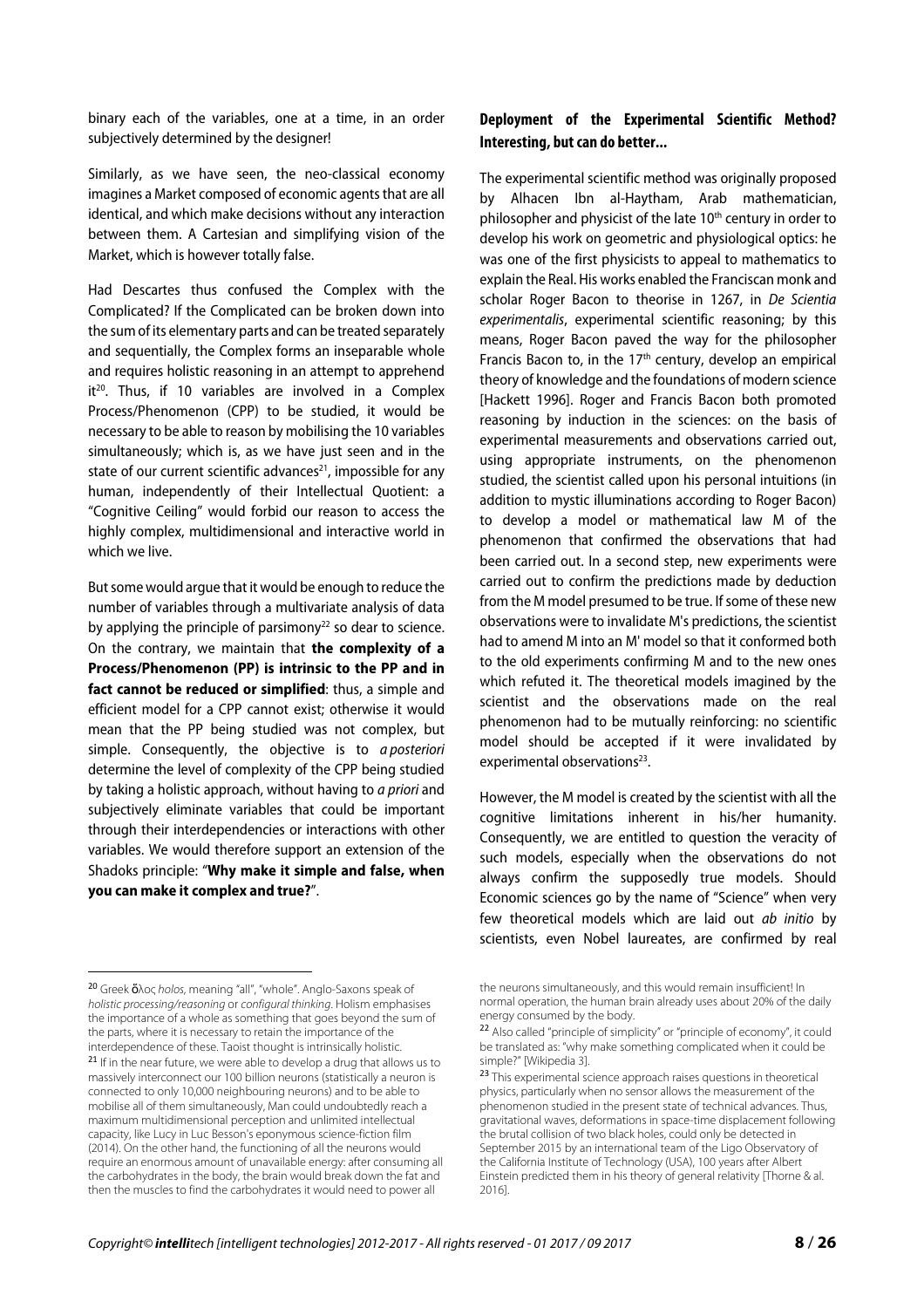experiences? Should we be content with simplified models that distort reality, postulated by scientists to describe a CPP, or should we try to overcome our cognitive limit by using a smart robot deploying an automatic inductive method to discover the more faithful behaviour of the CPP, without being limited in its capacity to apprehend a strongly multidimensional real world with interactions?

#### **Is your model accurate? Concentrate more on its robustness...**

A scientific model or a decision-making system is supposed to offer good performances in regards to both known and unknown situations. **Precision** is the metric used to estimate the descriptive capacity of a model: it evaluates the performance of the model to provide the right values for the situations already known. Most scientists and engineers are often satisfied with this unique estimator. But how would a specific model behave in regards to unknown situations? **Robustness** is precisely the metric that estimates the predictive capacity of the model. Robustness, or generalisation capacity, is a more pessimistic estimator than precision; so if the model is not precise, it will have no chance of being robust. On the other hand, a precise model is not necessarily robust. It is also the most feared situation in predictive modelling, that of learning by heart or overfitting: the model gives the impression of being perfect for known cases, but as soon as it is asked to make predictions for new situations, it is mistaken. In reality, and without it being known, the model will have modelled the noise inherent to the experimental measurements, thinking that the reference data were perfect!

Figure 2 shows the example of a decision-making system in financial risk analysis carried out within the framework of the European Sun & Sup project, aimed at incubators and investment fund managers [Kuhn 2006]: the objective is to predict whether a young innovative company is likely to survive to the 3 year mark? Each company is described by a hundred quantitative and qualitative variables, characterising human resources, as well as the product, financing, alliances, marketing and intellectual property. The M1 fuzzy model discovered by the xtractis® robot is perfectly accurate (Figure 2a): on the "actual survival / predicted survival" graph, the 150 companies are all aligned on the diagonal (correlation  $R = 1.000$ , root of the quadratic error  $(RMSE)^{24}$  = 0.01%)! This means that the model has been able to perfectly describe the known records. By looking at its structure, it can quickly be concluded that no human scientist could have conceived such a model: it uses 77 predictive variables and is composed of 16 fuzzy rules of

decision, a system of 16 nonlinear equations! If M1 is very precise, its robustness estimated by a Monte Carlo crossvalidation of 10,000 cycles at 15% (10,000 x MC15%) is incredibly poor: for unknown corporate files, the model is very much mistaken  $(R = 0.408, RMSE = 15.73%)$  and therefore cannot be used to make predictions. However, this situation is rather frequent in science: "But why does the author of this leading publication claim that his model is a good explanation of the phenomenon under study, whereas I find that his model no longer correctly predicts new experiments that I have just carried out?". Most definitely a situation that has been experienced before...

The M2 xtractis $\degree$  fuzzy model is a bit less accurate (R = 0.970, RMSE =  $3.94\%$ ), but its 10,000 x MC15% robustness is much better ( $R = 0.849$ , RMSE = 8.61%), it would be able to predict the survival of new cases with a limited error (Figure 2b).

If such a metric seems so important, why would we not systematically calculate the robustness of the models we create? We could mention three possible reasons for this:

- 1. The Engineer or the Scientist has not learned the existence of such a metric. Gaps in education.
- 2. They do not want to calculate the metric for fear of having to discard their model if its robustness turns out to be weak. Scientific dishonesty.
- 3. They throw in the towel mainly because of the cumbersome process involved in estimating robustness. Help would not be too much.

Let us assume that a scientist develops a cognitive strategy S that is specific to him/her, in order to conceive by the inductive experimental approach a model M conforming to the observations O that have already been carried out. If they wanted to evaluate the robustness of their model M, that is, its predictive capacity, they would have to deploy the following Monte-Carlo Cross Validation process at x%:

They randomly divide the set O into two classes: a validation set  $V_i$  containing x% of the observations and a training set  $A_i$ containing (100-x)% of the observations. Then, they apply their cognitive strategy S to design a new model  $M<sub>i</sub>$  in accordance with observations  $A_i$ .  $M_i$  is indeed a different model from M since it was developed from a different set of observations; but all the same we can consider  $M_i$  as a "first cousin" of M, since it was developed from the same strategy S. It remains only to ask  $M<sub>i</sub>$  to make predictions about observations  $V_i$  which are totally unknown to it. We obtain  $V_i$ predictions for unknown situations. And we iterate this process N times. Little by little, the cloud of predictions will grow and its Actual/Predicted correlation, as well as its RMSE will eventually stabilise. Would a human be able to scrupulously develop N times the same cognitive strategy S

 $\overline{\phantom{a}}$ 

 $24$  RMSE = Root Mean Square Error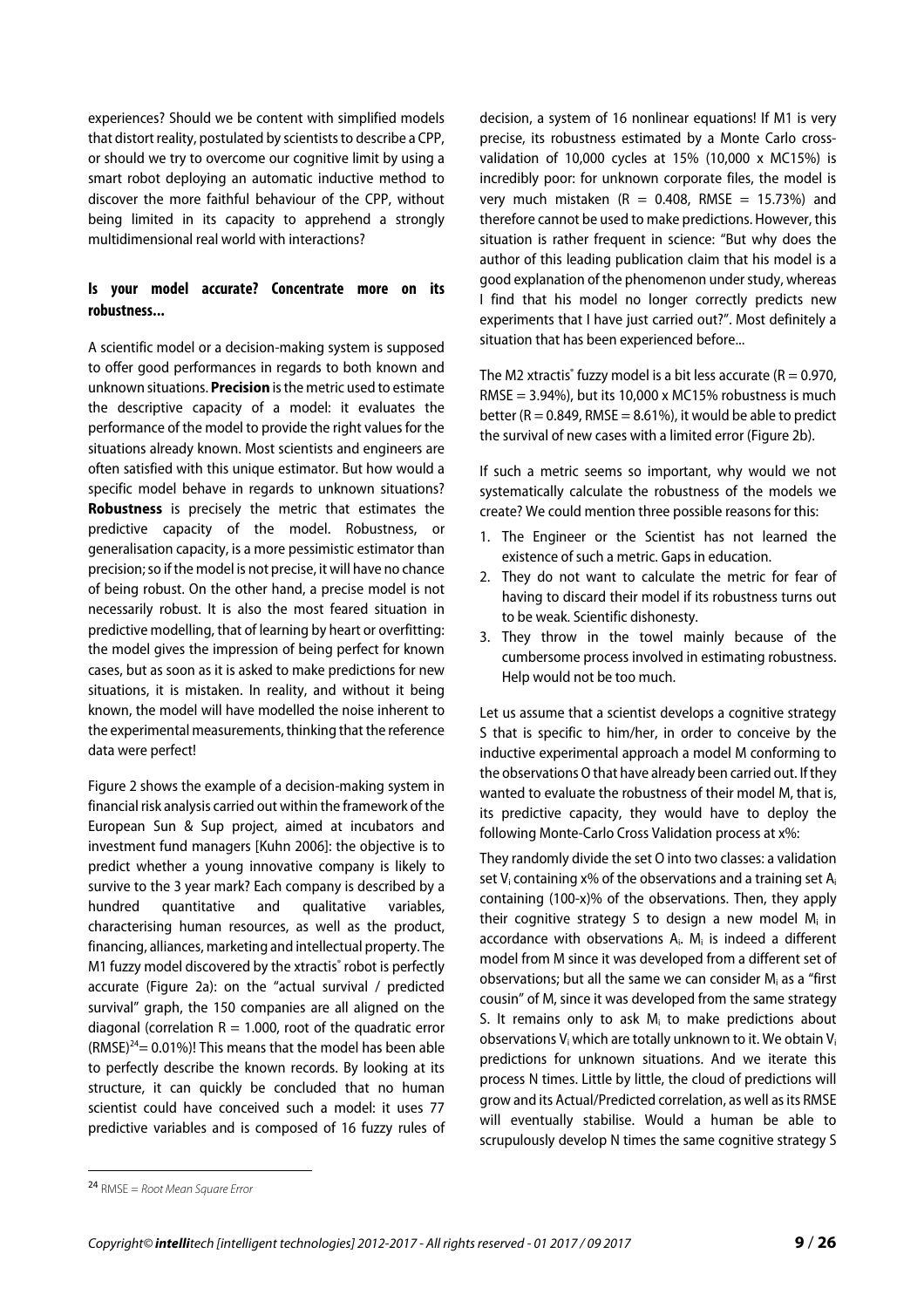for N distinct training sets? Would he/she be able to reproduce this for N tending to around 10,000 just to estimate the reliability of their original model? The answers are obviously negative! And yet, the deployment of this process would be necessary to validate any new decisionmaking system, be it a scientific model or an Expert System. Worse, if he/she followed the recommendations of Roger Bacon to the letter, the Scientist would be led to refine his/her model incrementally as new observations arrive that would contradict the model. Hence the strong risk resulting from learning by heart (overfitting). In reality, on the basis of a certain level of invalidation, the Scientist should accept he/she will need to throw away the old model in order to imagine a new one, even if the latter is in breach with the previous one. Science has always progressed in this way through the adoption of new paradigms that were previously considered rebellious, blasphemous and heretical! The geocentric representation of Ptolemy<sup>25</sup> was thus supplanted by the heliocentric model of Copernicus<sup>26</sup>, itself corrected by Kepler's elliptic system $^{27}$ , whose experimental laws have been proved theoretically by Newton's theory of universal gravitation $28$ , itself encompassed and supplanted by Einstein's general relativity, which has is in turn been called into question by String theory since the end of the 20<sup>th</sup> century.

In conclusion, because of the limitation of our understanding, we cannot ensure the robustness of the decision-making systems we ab initio create, whether it is from an experimental inductive approach or from our past expertise. However, robustness is a necessary condition to ensure the future reliability of a predictive model [Zalila & al 2006a, 2007, 2013]. Hence the necessity of using an automaton to support us in the completion of this task.

#### **You have every right to assume that you do not know! Did you know that?**

Aristotelian logic reinforces our certainties: it forces us to be sure that it is true or to be sure that it is false, no other outcome being possible. Yet many situations in real life leave us full of possibilities and uncertainties. An uncertainty not stochastic, linked to a random phenomenon but rather epistemic, which denounces an incompleteness of information. If the first type of uncertainty is directly managed by probability theory, the second type is governed

 $\overline{\phantom{a}}$ 

by the theory of possibilities and necessities [Zadeh 1978] [Dubois & Prade 1986] [Zalila 1993], one of the fundamental bases of Fuzzy Theory.

At the beginning of the 20<sup>th</sup> century, the French physicist and mathematician Jacques Hadamard established a binary categorisation of mathematical problems: "well-posed" problems, which have a unique solution, and "ill-posed" problems that may have different equi-efficient solutions or no solution [Hadamard 1902].

In doing so, we should be allowed to answer that a problem has no solutions or that it accepts several solutions by displaying them. For example, a complex industrial process that would induce an extremely high reject rate, despite several attempts to control production quality, is a problem that currently has no solution. On the other hand, if several different experts succeed in controlling a complex chemical process with a sufficient level of quality, we could say that the problem has several different, though equivalent, solutions. This would invite us to develop as many different Expert Systems as we would have high-level experts. The strategy used by Cognitive AI is rather to aggregate experts' knowledge into a single Expert System, even if some knowledge from different experts leads to serious inconsistencies, which is all the more acute if the acquisition of knowledge is spread over several years<sup>29</sup>.

#### **Opting for Fuzzy Cognitive AI? Very efficient, but anything can be improved...**

We have just seen that Fuzzy Cognitive AI, commonly called Fuzzy Logic, filled the pitfalls of Aristotelian logic by proposing to qualify the veracity of propositions or the degree of possibility of occurrence of an event during the construction of a decision system. The concept of a decision fuzzy rule of the type "If  $(X \text{ is A})$  and  $(Y \text{ is B})$  then  $(Z \text{ is C})$ " is central because it linguistically and implicitly defines a nonlinear fuzzy relation linking the variable Z to be predicted to the predictive variables X and Y used in the premise part of the rule. Its main advantage remains its interpretability by any professional expert, even a non-mathematician. Thus, a fuzzy rule represents a local model and a collection of fuzzy rules allows to define the global model covering the decision space. If a fuzzy rule proves insufficient to correctly model a certain region of the decision space, it would be enough to

<sup>&</sup>lt;sup>25</sup> Geocentrism is an ancient and erroneous physical model according to which the Earth is stationary in the centre of the Universe.

<sup>&</sup>lt;sup>26</sup> Heliocentrism is a physical theory that places the Sun at the centre of the Universe, or, depending on the variants, only the solar system. The planets follow perfect circular orbits around the Sun.

<sup>&</sup>lt;sup>27</sup> Kepler proposed a heliocentric model in which planets follow elliptic trajectories.

<sup>28</sup> Newton's equations provided an exact solution in the case of an isolated body orbiting another, called a 2-body problem. For the solar

system, they are only an approximation since they neglect the interactions of the planets (N-body problem).

<sup>&</sup>lt;sup>29</sup> Suppose two experts  $E_1$  and  $E_2$  in the same profession respectively develop equi-efficient strategies  $\{R_{1i}\}$  and  $\{R_{2j}\}$ , where  $R_{1i}$  and  $R_{2j}$  are the decision rules. If the  $R_{1i}$  from  $E_1$  (respectively  $R_{2i}$  from  $E_2$ ) are coherent with one another, it is quite possible that the decision strategy  ${R_{1i}R_{2d}}_{i,j}$ aggregating the expertise of the expert group  ${E_1, E_2}$  is no longer valid.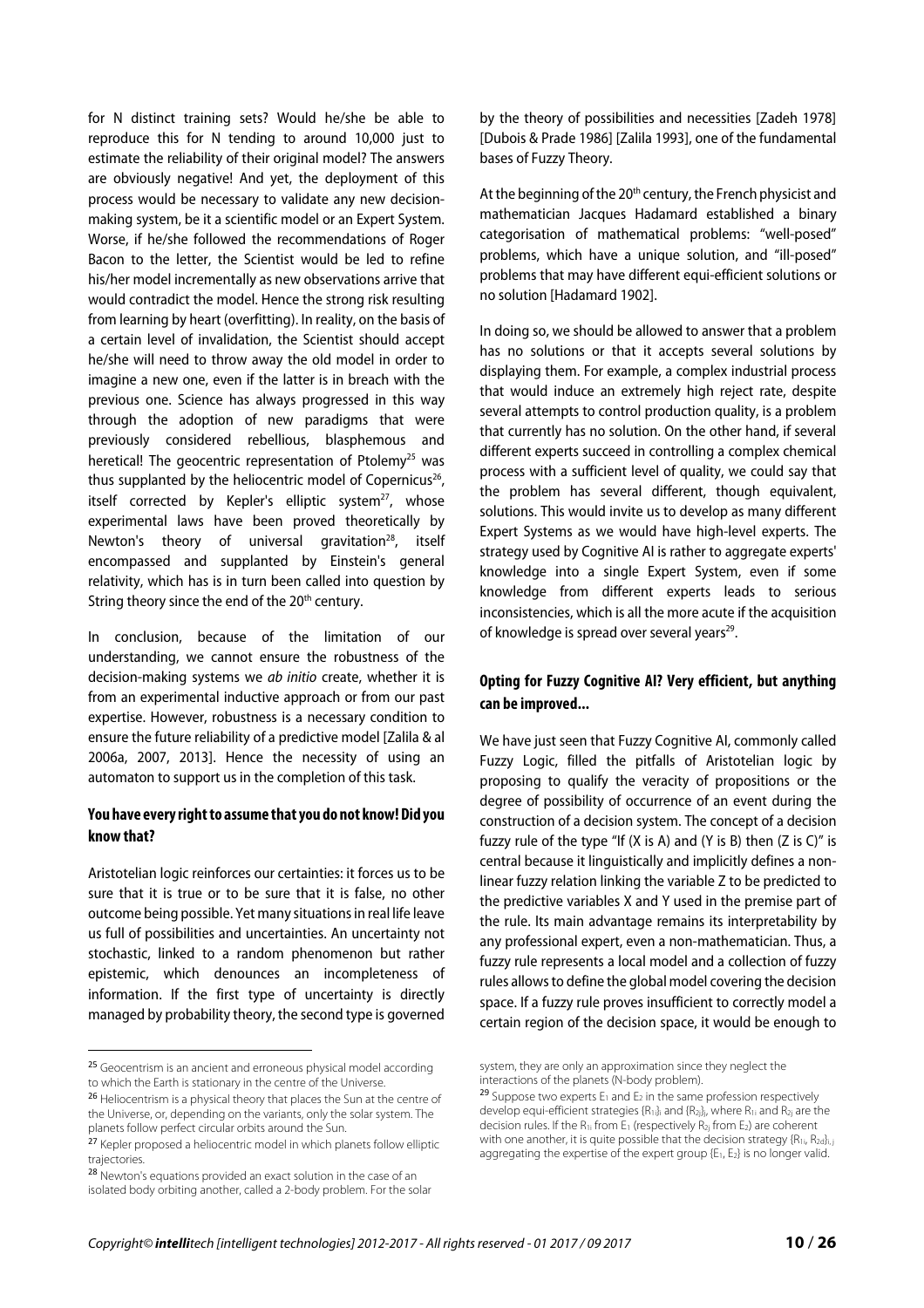replace it with a set of more local rules, more specific because covering finer grains. Thanks to these properties of locality and granularity, a decision-making system based on fuzzy rules, also called "Fuzzy Inference System" or "Fuzzy Expert System", is a universal approximator of non-linear functions [Kosko 1992] [Wang & Mendel 1992]<sup>30</sup>. This pragmatically explains the many successes of Fuzzy Expert Systems since the late 1980s in managing complex controlcommand, supervision and diagnostic problems [Terano & al 1989] [Japan IA 1989] [Zalila & Lézy 1993, 1995] [Zalila & Coffin 1996] [Zalila & al 1998a, 1998b, 1998c, 1998d, 1998e, 2000a, 2004a], while the Expert Systems using bivalent conventional logic did not cease to accumulate failures.

Remember that most autofocuses use a Fuzzy Expert System to take sharp, high-quality photos by simulating the professional photographer's expertise, or that the most energy-efficient washing machines rated A+, A++... all incorporate a Fuzzy Expert System to adjust the amount of powder required, the amount of water, the drum rotation speed, the water temperature and the wash time, based on the fuzzy estimates of the dirtiness of the clothing, the amount of clothing and its fragility! Or that the world's first

automatic parking system xpark!® integrated a large number of fuzzy systems, simulating the expertise of a professional driver and allowing a minivan to be parked in a parking spot with only 30 cm at the front and 30 cm at the back! [Zalila & Gueydan 2000] [Gueydan & Zalila 2003] [Auto-innovations 2008]. In paragraph V, we will briefly present two applications of Fuzzy Expert Systems in personalised predictive medicine.

However, in spite of its many successes, Fuzzy Cognitive AI drags along with it the original limitation of Bivalent Cognitive AI: the acquisition of knowledge proceeds according to the manual process of maieutics, hence is intrinsically constrained by the aforementioned limitations of human understanding. Fuzzy Expert Systems, even if they look powerful, do not display intensive metrics of robustness guaranteeing this displayed performance. Faced with the complexity of the process to be apprehended, the human expert develops tacit knowledge and the Cognitive Engineer cannot grasp several variables at the same time to code this implicit knowledge, and resigns himself/herself to adopting the Cartesian reductionist approach or the manual experimental method to design their fuzzy Expert System.

### **III. Connectionist AI: limits and assets**

However, Connectionist AI, a competing branch of Cognitive AI, had early proposed an automated method for modelling an artificial neural network [Hebb 1949] [Rosenblatt 1957] [Lettvin & al 1959]. Used primarily for classification (image processing) and artificial perception (automatic vision, automatic recognition of speech and writing), a neural network is an oriented graph composed of nodes (the "neurons") connected to other nodes by weighted arcs and activation functions (the "synapses"). The upstream neurons which are excited combine their signals with the synaptic coefficients and transmit the resulting signal to the downstream neuron<sup>31</sup>. The idea is to reinforce connections when the network produces a good response and weaken them when the response is poor $32$ . Early versions of formal neural networks, in particular the Perceptron proposed by Rosenblatt, were rejected by Minsky and Papert because of their inability to deal with non-linear and non-convex problems [Minsky & Papert 1969]. Yet, as early as 1965,

 $\overline{\phantom{a}}$ 

Ivakhnenko and Lapa proposed the Multilayer Perceptron to erase this original limitation [Ivakhnenko & Lapa 1965]. Werbos and Rumelhart & al supplemented the concept by adding the error gradient retro-propagation algorithm [Werbos 1974, 1981-1982] [Rumelhart & al 1986], initially proposed by Linnainmaa to adjust the values of the synaptic weights [Linnainmaa 1970]. The denomination Deep Learning, which is currently more fashionable, embraces exactly this same paradigm, originally proposed more than 50 years ago! Schmidhuber presents in a very exhaustive manner all the work carried out in this field since the beginning [Schmidhuber 2015].

However, we oppose the connectionist paradigm with several major disadvantages:

i. Its main shortcoming is its non-interpretability: being a super-connected graph, no human would be able to understand or interpret the solution modelled by the

<sup>30</sup> If the works of Kosko, Wang and Mendel prove the theoretical existence of a fuzzy system allowing to approximate any non-linear and non-monotonic multidimensional function in the most **precise** way, they give no indication on how to proceed to discover this fuzzy system. By a manual human approach, it becomes unlikely that such a precise solution could be systematically discovered, even less probable to prove the existence of a **robust** solution to the problem posed, and almost impossible that such a robust solution could be discovered if it existed.

<sup>&</sup>lt;sup>31</sup> The weighted sum of the signals emitted by the upstream neurons is transformed by an activation function (threshold, linear, radial, stochastic); the result is transmitted to the downstream neuron. <sup>32</sup> This method is that of "supervised learning". It presupposes the existence of a reference dataset which sets out the decisions to be made for each of the reference situations.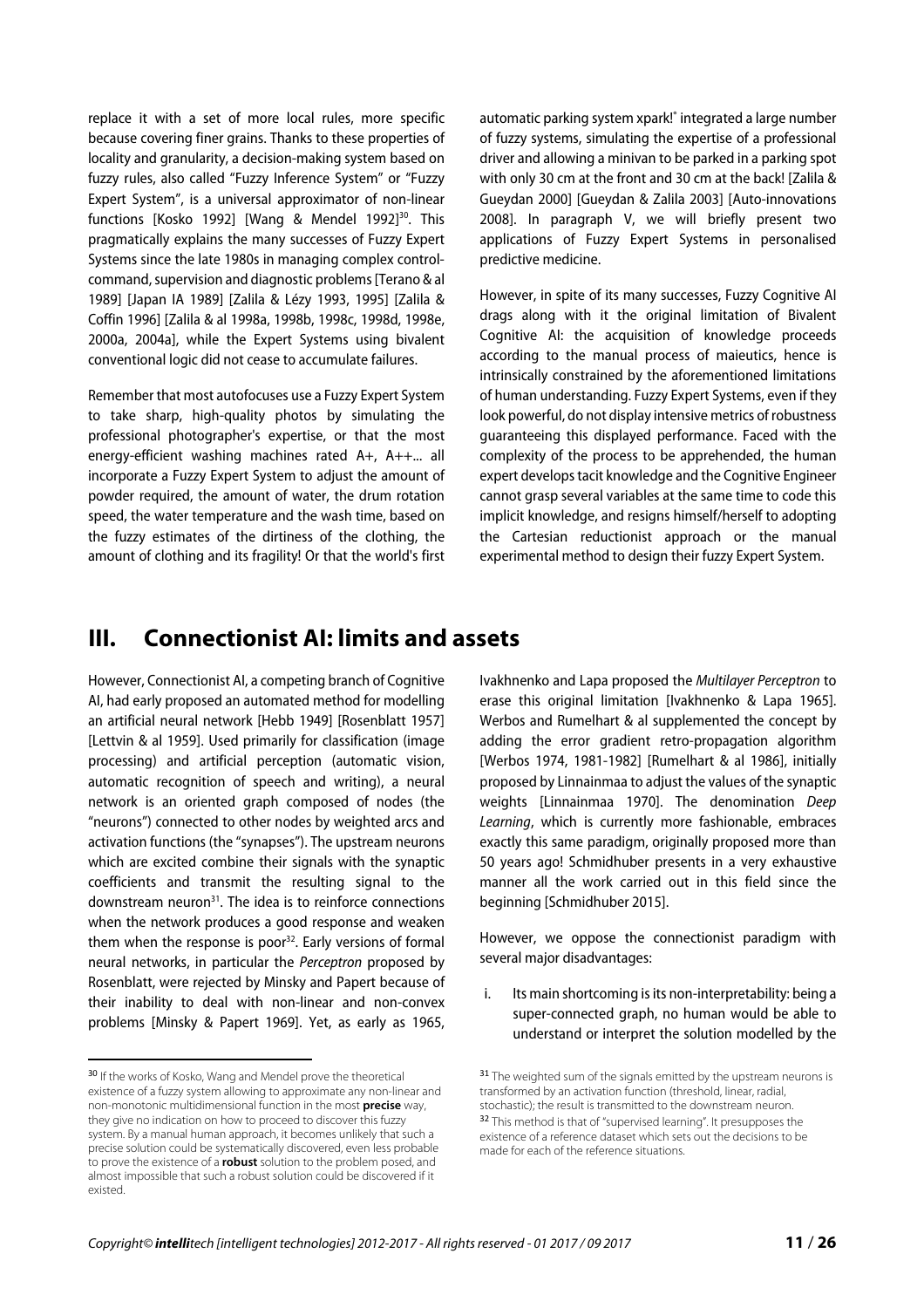neural network. The neural network provides a response but is unable to justify its response. Moreover, neural network specialists still do not know how such a network succeeds in finding a solution to the problem posed! This is a serious limitation, especially when the decision-making system has to be audited and approved by a regulatory body, for example in the fields of Finance, Medicine, Transport, Nuclear, Defence or Health. In fact, whenever the decision made by the neural network, being unexpected, could result in extremely costly financial, human, industrial or environmental damage.

- ii. The neural network requires a very large volume of data to stabilise itself. In fact, several problems cannot be solved by this concept, simply because of lack of data.33 In addition, the larger the volume of data, the more it will be necessary to deploy a large computing capacity to discover the solution neural network.
- iii. The neural network models a decision system with global behaviour: as soon as a network parameter changes, the behaviour of the network would change. This complicates and lengthens the process of discovering a solution neural network for the problem posed.
- iv. The Connectionist Engineer will have to make a priori choices concerning the architecture of the neural network: how many input neurons, how many hidden layers, how many neurons for each of the hidden layers, presence or absence of feedback loops, which activation functions for each neuron? This subjective

approach slows the design work, does not encourage the Engineer to test a large number of architectures and leads to often biased, generally sub-optimal solutions.

v. Finally, the neural network has the unfortunate tendency to over-learn from the actual observations submitted to it. Thus, the decision strategy it proposes will often be very accurate, but less robust, i.e. its predictions on unknown situations will be less reliable. Of course, so-called regularisation techniques will avoid the neural network being too complex by penalising the high values of the structure parameters (number of neurons, number of hidden layers). As already mentioned above, we hardly ever know a priori the complexity of the new Process/Phenomenon that we are about to study. Applying a priori and systematically the principle of parsimony, the Connectionist Engineer would then risk obtaining a model that is indeed simple, but false: **the Complex cannot be simplified!**

However, the neural network has two major advantages. On the one hand, it shares with the fuzzy rules-based inference system the property of universal approximator of non-linear functions [Cybenko 1989] [Hornik 1991]; but its main advantage is its capacity for self-learning, i.e. to discover on its own the optimal values of the synaptic weights, making it possible to minimise the error of prediction on the cases observed. The combination of these two characteristics explains why a neural network tends to discover solutions that are very accurate, but not always robust!

# **IV. Augmented Fuzzy Cognitive AI, or the best of both worlds**

Fervent defender of Fuzzy Theory and its multiple advantages compared to the standard approaches, I was often distressed to not always be able to prove the existence of a Robust Fuzzy Expert System solution that would model the Complex Process/Phenomenon (CPP) under study, and even less to discover if such a fuzzy system existed. Hence the idea of using learning algorithms as a neural network would do, i.e. mathematical optimisation techniques coming from Machine Learning [Mitchell 1997].

 $\overline{\phantom{a}}$ 

Hybrid, so-called neuro-fuzzy approaches have emerged that combine fuzzy systems and neural networks [Jang 1993] [Leondes 1998] [Liu & Li 2004]. In 2002, we decided to hybridise the theory of Fuzzy Relations of order N [Zalila 1993]<sup>34</sup> with Machine Learning in order to develop a Learning Fuzzy Robot, without using neural networks to avoid their aforementioned disadvantages [Zalila 2003]. The guiding idea was to design a Universal Solver Robot capable of:

1. mobilising an infinite family of original, robust and rapid learning strategies,

<sup>&</sup>lt;sup>33</sup> The AlphaGo program of DeepMind which managed in 2016 to defeat a 9<sup>th</sup> Dan Grand Master of Go was composed of two neural networks with 13 layers each. It began its initial learning from the analysis of 30 million game configurations; and for each of these configurations it had access to the best move proposed by a good player. The second step was to make it play against itself so that it could develop its "personal" experience of the game [De Pracontal 2016].

<sup>&</sup>lt;sup>34</sup> The Fuzzy Relations of order N theory, proposed in my PhD thesis, extends the theory of fuzzy sets to a multidimensional space and to an infinite family of fuzzy logic operators. It defines new algebraic structures and exposes the maximum structures that can be attained according to the logic operators involved. It proposes an infinite family of c-dual generalised fuzzy measures of possibility and necessity, and demonstrates that these fuzzy measures are reduced to particular cases of composition by anchoring of fuzzy relations (fusion multiplication).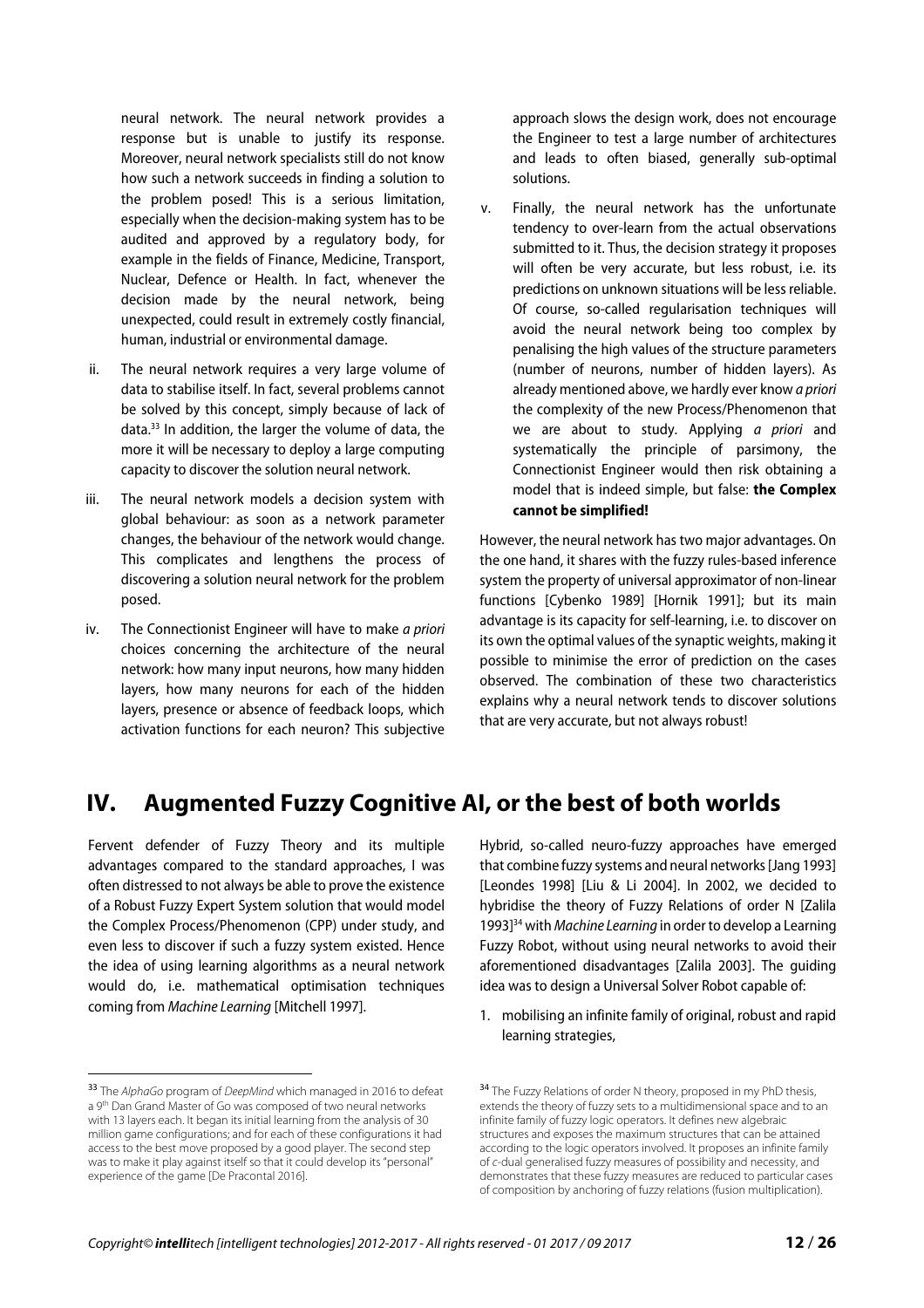- 2. automatically discovering the hidden laws of the studied CPP35, from a set of actual observations made on the CPP (logical process of Induction $36$ ),
- 3. translating the N-order Fuzzy Relations that have been discovered into a collection of fuzzy linguistic rules which could be interpreted by humans,
- 4. systematically assessing the stability or robustness of  $37$ the knowledge discovered, i.e. the reliability of the predictions made, based on this knowledge, on new observations,
- 5. automatically updating this knowledge as soon as the behaviour of the CPP evolves,
- 6. using robust knowledge to predict the future state of the CPP (logical process of Deduction<sup>38</sup>),
- 7. using robust knowledge to discover possible values of the predictive variables (input variables) to satisfy a multi-objective request defined from the variables to be predicted, while respecting constraints imposed on the predictive variables (logical process of Abduction<sup>39</sup>).

Such a robot would provide the Engineer or Scientist with three types of new results:

- − an unprecedented set of Fuzzy Expert Systems **that are as robust and compact as possible**40,
- − the unprecedented decisions predicted by the Fuzzy Expert Systems for any new situation encountered,
- − novel **optimal prescriptions** which, if placed at the input of the Fuzzy Expert Systems, would make it possible to achieve the desired objective-request<sup>41</sup>.

It should be noted that with such an approach, the Engineer or the Scientist no longer has to assume *a priori* design hypotheses. They only need to define the superset of potentially predictive variables from which the robot will

 $\overline{a}$ 

have to select the predictive variables to build a set of fuzzy decision rules. In order to preserve weak signals, the robot is obliged to approach the CPP, not according to Cartesian physicalist reductionist precepts, but rather by a holistic systemic approach.

The xtractis® Intelligent Robot, designed and developed by Intellitech, meets the aforementioned specifications: it combines all the advantages inherited from Fuzzy Cognitive AI and Connectionist AI, to which it adds a systematic and intensive evaluation of the robustness of the fuzzy decision systems that it creates [Zalila & al 2008, 2008-2013]. In this sense we call it **Augmented Fuzzy AI** (AFAI) or Robot for Knowledge and Optimal Solutions Discovery<sup>42</sup>. Thanks to what we call **Exobrain** or Cognitive Orthesis, the Engineer and the Scientist are thus able to access a multidimensional perception of the real world. Paradoxically, our AFAI robot helps them to understand this complex and interactive world, by **making explicit in the form of linguistic "If ... Then" rules the non-explicit and tacit knowledge they did not grasp**! Thus, our Exobrain is composed of a super right hemisphere<sup>43</sup> that is able to reason holistically and a super left hemisphere<sup>44</sup> that is able to translate linguistically the implicit decision strategies mobilised by the right hemisphere.

In order for this AFAI robot to be able to handle CPPs with very large dimensionality in a reasonable time, in 2008 we equipped it with a massively parallel calculation capacity in CPU45 and GPU46, similar to the first GPU acceleration work carried out by [Oh & Jung 2004] on neural networks. Note that if a large computing power is needed for the discovery of the model and the evaluation of its robustness, the use of the knowledge discovered to make predictions is real-time

<sup>&</sup>lt;sup>35</sup> The laws are defined by N-order Fuzzy Relations connecting N-1 predictors to the output to be predicted. The robot must therefore succeed in discovering non-linear decisional fuzzy forms in a multidimensional space.

<sup>36</sup> Induction: We assume the premise A and the conclusion B. We induce the causal relation: A→B.

<sup>&</sup>lt;sup>37</sup> The robustness estimator is also called "generalisation capacity": is the knowledge discovered sufficiently general to explain unknown cases other than the learning cases used to discover this knowledge? <sup>38</sup> Deduction: We assume the causal relation A→B and the premise A. From this we deduce conclusion B.

<sup>39</sup> Abduction: We assume the causal relation A→B and conclusion B. We abduct the possible premise A. This is the technique used to solve police puzzles or medical diagnoses. In Bivalent Cognitive AI, it is also called "backward chaining".

<sup>40</sup> By "compact" we mean a model with the lowest possible complexity. But a compact model can be very complex, in the case of a CPP! The robustness of the model remains the dominant criterion when selecting the models: with an equal robustness level, we will select the most compact models.

<sup>&</sup>lt;sup>41</sup> The prescriptions discovered are fuzzy optimal solutions, i.e. they validate the objective-requests with a sufficiently high degree of satisfaction, but not necessarily to 1 as would be required by conventional binary optimality. They are therefore satisficing solutions in the sense of Herbert Simon's Bounded Rationality.

<sup>42</sup> The objective assigned to a scientist being the discovery of knowledge models to describe and predict CPPs in the real world, we also describe such an AFAI robot as a "Virtual Scientist" or "Virtual Modeller".

<sup>43</sup> The right hemisphere of the brain is dedicated to the holistic and parallel treatment of information. It is often the seat of creativity, emotions, visuo-spatial aptitudes, perception of faces; i.e. unconscious decision-making.

<sup>44</sup> The left hemisphere of the brain is dedicated to the local and sequential processing of information. It is often the seat of analysis, of rationality, of abstraction, of logic, of numeration, of language; i.e. conscious decision-making.

<sup>45</sup> The CPU board (Central Processing Unit) is the motherboard of the computer. The new CPUs integrate multiple processors with N physical cores and 2N logical cores allowing parallel multi-core computing. 46 A GPU card (Graphics Processing Unit) is a graphics card designed primarily to streamline video games and computer graphics. It incorporates a powerful processor with M cores allowing to parallelise the many mathematical calculations necessary for the representation of realistic computer graphics. We use this computing power for the parallel, inductive, predictive and abductive reasoning algorithms of the AFAI robot. In 2017, an HPC computing station (High Performance Computing), equipped with 4 latest-generation GPU cards, is able to deliver a calculation power of 51.70 Tflops in 32-bit single precision!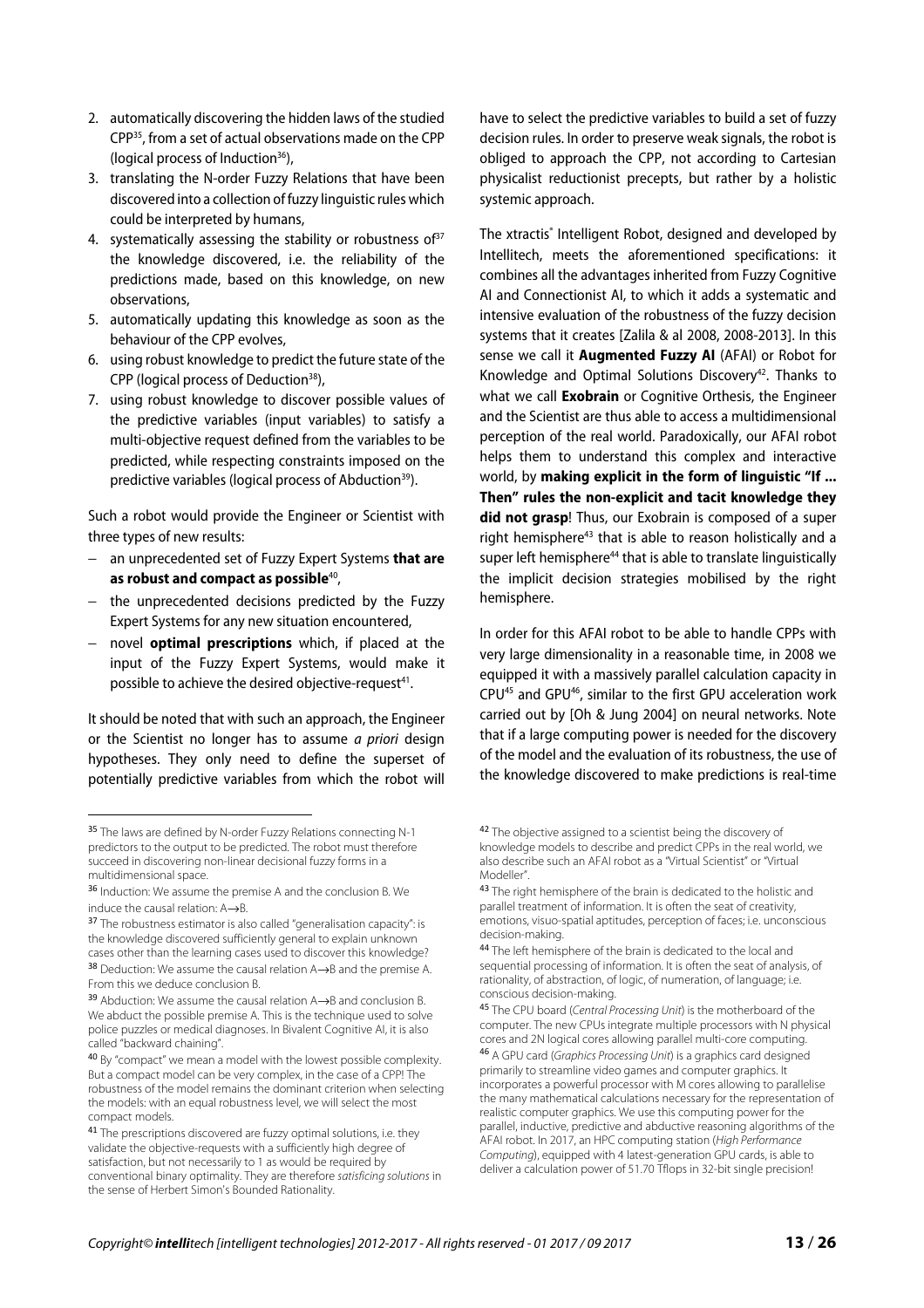on a standard computer and in tens of seconds for the search of optimal prescriptions<sup>47</sup>.

Figure 1 shows an example of a model discovered by our AFAI robot. The aim was to explain the implicit strategy of a sensory expert evaluating a fresh tomato in regards to several sensory descriptors such as pulpy, juicy, acidic, mealy, sweet, firm... using fifteen instrumental variables characterising seventeen varieties of tomatoes (mass, colour, amount of gel, amount of sugar, amount of acid, etc.). The most robust and compact model discovered to predict the sweet perception of tomato is composed of four fuzzy rules, a system of four non-linear equations. It is interesting to note that the robot, proceeding from a holistic approach, has eliminated thirteen variables to retain only two, thus confirming that the sensory decision-making process studied, although unconscious, was relatively simple. An interaction between the total acidity and the quantity of sugars is highlighted. Rule 1 states that the human brain does not detect a sweet taste as long as the total acidity and amount of sugars in the tomato are low. Rule 2 shows that sweetness is perceived when the quantity of sugar is greater than the total acidity. Rule 3 is the most interesting and intriguing; xtractis® discovered for the tomato a strategy used by the soda manufacturers to make us ingest up to

120g of sugars per litre<sup>48</sup>: when the total acidity is large relative to the quantity of sugars, then the human brain is deceived and is no longer able to detect the excessive amount of sugars, which are nevertheless harmful to health<sup>49</sup>. Due to the amount of phosphoric acid it contains, soda has the same acidity as a lemon<sup>50</sup>!

#### **The paradox of automatic cognitive induction**

As previously stated, the complexity of the Process/Phenomenon (PP) studied is intrinsic to the PP. Thus, if the PP proves to be complex, the most robust and compact model discovered by the AFAI robot will be equally complex. In fact, even if the strategy is expressed in the form of decision rules, it is very likely that a human expert would not be able to comprehend it in its total multidimensionality. On the other hand, it will always be possible to force the simplification of this complex model (by reducing its dimensionality) so that we can understand the underlying decision strategy, even if it degrades its performance; however, the simplified model will be less robust than the best original model and will no longer fit the CPP it was supposed to represent.

### **V. Augmented Fuzzy AI for Personalised Predictive Medicine**

Since 2003, xtractis® has been successfully applied in several domains and sectors, for both public and private reference datasets [Zalila & al 2004b, 2004c, 2005, 2006b, 2009, 2011a, 2011b, 2014-2016] [Zalila 2014a] Kuhn 2006] [Amamou 2008] [Grès & al 2012, 2014, 2015] [Bernard 2013] [Jollivet & al 2012]. The most complex processes/phenomena that were successfully solved relate to the early diagnosis of human diseases in epigenetic and metabolic personalised predictive medicine, involving up to 26,000 variables in interactions with one another!<sup>51</sup> [Zalila 2014b]. And the most robust and compact models discovered combine up to fifty epigenetic variables, proof of which is that this class of problems is indeed part of the CPP. So what about the tests

 $\overline{\phantom{a}}$ 

marketed to the general public by several US biotech companies and which promised to create, from the sequencing of your genome $52$ , a diagnosis report for several pathologies after only analysing one or two genes? The US agency Food & Drug Administration made no mistake and decided in 2013 to ban these companies from any commercialisation of genetic testing to determine the risks of cancer, diabetes and Alzheimer, arguing that these tests were not reliable in the slightest and could result in unfortunate health consequences<sup>53</sup> [Fréour 2016] [Rambaud 2016].

<sup>47</sup> The process of model induction and validation is generally performed on HPC computing stations, while the validated models can be operated on "small" embedded processors, such as those of laptops or even smartphones.

<sup>48</sup> Our reptilian brain is dependent on sugar, carbohydrates representing the energy source of the body.

<sup>49</sup> WHO advises adults to get a maximum daily intake of 25g free sugars to prevent dental caries, diabetes and obesity [Lindmeier 2015].

<sup>50</sup> The potential of Hydrogen (pH) measures the acidity or the basicity of a solution. In an aqueous medium at 25°C, a solution of pH = 7 is said to be neutral; it will be more acidic when its pH is less than 7 (minimum pH = 0) and be more basic when its pH is higher than 7 (maximum pH  $= 14$ ). pH of Pepsi Cola® = 2.3, pH of Coca Cola® = 2.48, pH of lemon = 2.3.

<sup>&</sup>lt;sup>51</sup> Epigenetics demonstrates the influence of the environment on gene expression. It is therefore necessary to include all the criteria describing the living environment of the person to be diagnosed, in addition to nearly 24,500 intensities of gene expression and variables describing the metabolism of the person.

<sup>52</sup> The full-scale genetic sequencing (24,500 genes) at high throughput of a human being can easily be achieved in a few hours from a sample of saliva or hair, for less than a thousand euros.

<sup>53</sup> In October 2015, the FDA re-authorised the commercialisation of genetic tests, but limited to monogenic disorders (cystic fibrosis, sickle cell disease), hereditary intolerance (lactose, alcohol, caffeine), physical traits (eye colour, hair type) or parentage (geographic origin of ancestors, paternity test, Neanderthal gene).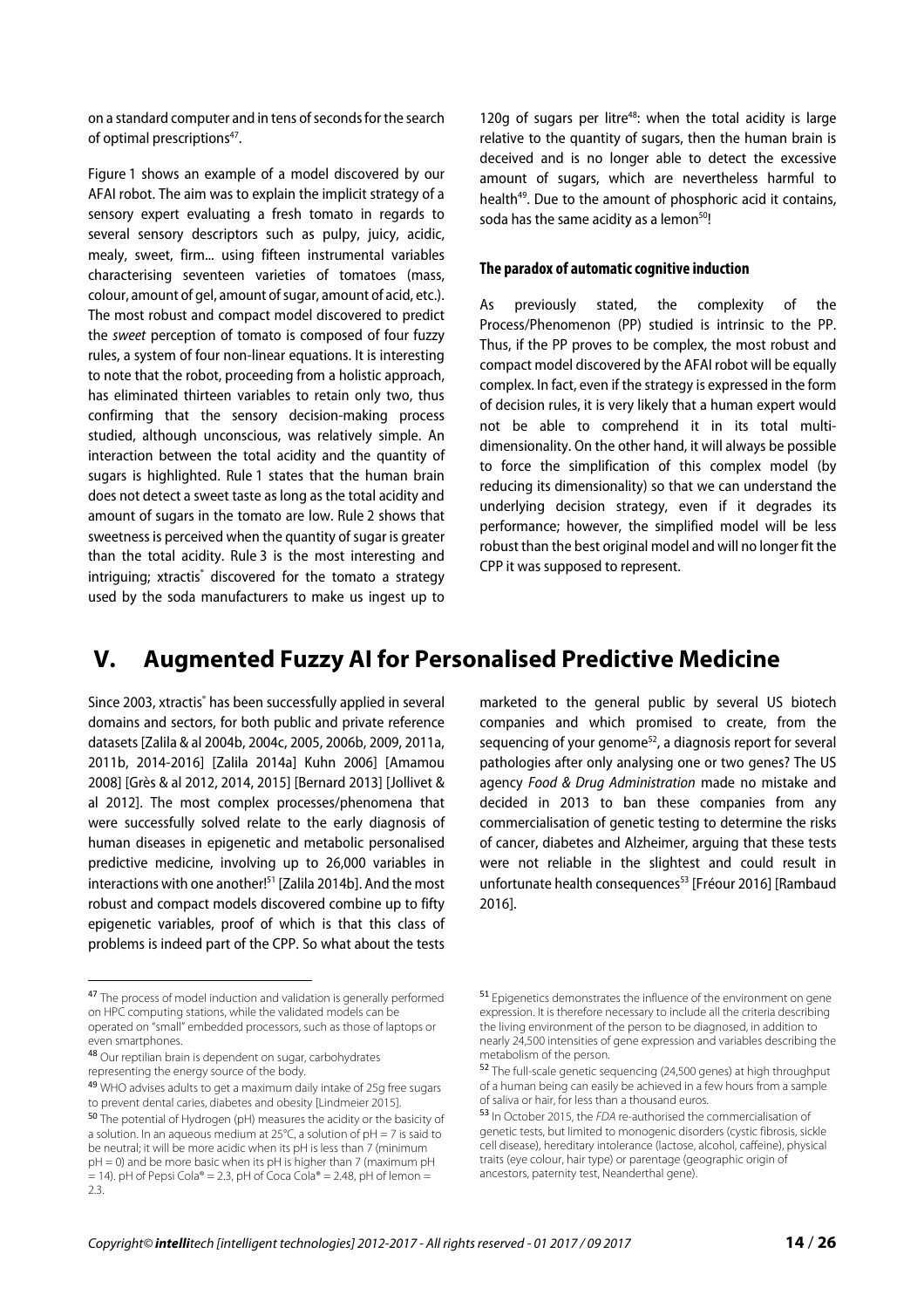#### **Example 1**

A pharmaceutical company or a Biotech company wishes to minimise the discovery cycle of a drug with the aim of eradicating a virus (Drug Discovery). From a reference dataset containing the molecular descriptors of different molecules and, for each of the molecules, its efficiency on viruses, but also its toxicity on healthy cells, xtractis® robots GENERATE, PREDICT and OPTIMISE will respectively allow:

- − to discover the decision rules to predict the efficacy of a molecule on the virus and its toxicity on healthy cells,
- − then to use the stable knowledge discovered in order to:
	- carry out a Virtual Screening of new molecules, testing them virtually to predict their efficacy on the virus and their toxicity on healthy cells
	- and discover optimal molecular profiles that simultaneously maximise toxicity to the virus and minimise toxicity to healthy cells, while verifying regulatory or manufacturing or cost constraints.

The pharmaceutical laboratory will then only have to synthesise the molecules having these optimal molecular profiles in order to test them in real-life conditions on the virus and the healthy cells, and then manufacture the corresponding therapeutic formulation. This means that the cycle time for designing new products is excessively reduced, avoiding unnecessary expenditure of time and money during numerous test/error cycles.

#### **Example 2**

 $\overline{\phantom{a}}$ 

A medical laboratory in anatomical pathology wishes to accelerate and make a reliable medical diagnosis for breast cancer54. The reference dataset is composed of 569 patient images: 357 cases correspond to a malignant diagnosis (positive case  $=$  "1") and 212 cases to a benign diagnosis (negative case = "0"). Each image represents three mammary cells from biopsies. After pre-processing, 30 characteristics of each image are calculated defining the potential predictors of this classification problem.

Figure 3 shows the performance of one unitary model (Individual Virtual Expert or IVE) among the most robust and compact of those discovered by xtractis<sup>®</sup>, after deploying 900 different learning strategies across all 30 predictors. Note that the dimensionality of the predictive model is important (21 predictors, 3 rules) which a posteriori confirms the high level of complexity of the process studied, well beyond the human cognitive limit.

By analysing the individual influences of each predictor, we find that two predictor variables stand out: Cell 2 radius which is the most influential<sup>55</sup>, i.e. the one which, if it were not filled in, would lead to the most important degradation of the prediction; then Cell 3 texture with an influence of 0.436. On the other hand, we find that our AFAI robot has selected 19 other predictors with low or even excessively low individual influences ranging from 0.274 to 0.021. The robustness of the model for sensitivity<sup>56</sup> is 95.22% and the specificity<sup>57</sup> is 98.98% (Figure 3a). What does this mean? Simply put, for new patient records to be diagnosed, the AFAI robot estimates the ratio of "false negatives" of the predictive model at 4.78% (the patient had breast cancer and the model was mistaken in its diagnosis) and the "false positive" ratio at 1.02% of the predictive model (the patient did not have breast cancer and the model was mistaken in its diagnosis). In the case of a "false negative", the patient returns home reassured, at the risk of developing metastases in the months that follow; the consequences are disastrous for both the patient and the virtual doctor which could be accused of not saving its patient. In the case of a "false positive", the patient will be anguished, undergo unnecessary aggressive chemotherapy treatment, or even a preventive breast removal, suffer physically and psychologically for nothing, and the health insurance company will waste money on an expensive and pointless treatment. But the virtual doctor will be happy to have saved its patient, who was never in danger in the first place!

We could then ask why the AFAI robot kept 21 variables. Let us develop a reasoning by the absurd by adopting an incremental reductionist Cartesian modelling approach: by keeping only the two most influential predictors, the best possible model that could be built by the AFAI robot, after having deployed 350 different learning strategies, would maintain the order of the individual influences of the two variables, but would heavily impair the predictive performances of the model. The sensitivity and specificity robustness of the model drops to 77.54% and 82.04% respectively with the simplified model (Figure 3b). Cases of false negatives are in fact multiplied by 4.7 and cases of false positives by 17.6!! Thus, the 19 weak signals in synergy with each other and in synergy with the 2 strong signals made it possible to make a good model of the CPP under study. To deprive ourselves of these weak signals, trying at all costs to "simplify" complexity just to achieve the illusion of

<sup>54</sup> Reference database: Dr. William H. Wolberg, W. Nick Street, Olvi L. Mangasarian – University of Wisconsin [UCI Machine Learning Repository] (USA)

<sup>55</sup> By convention, the most influential predictor has an individual influence of 1.

<sup>56</sup> Sensitivity refers to the percentage of "true positives", i.e. cases of cancers that are predicted by the model as such.

<sup>57</sup> Specificity refers to the percentage of "true negatives", i.e. cases of non-cancers that are predicted by the model as such.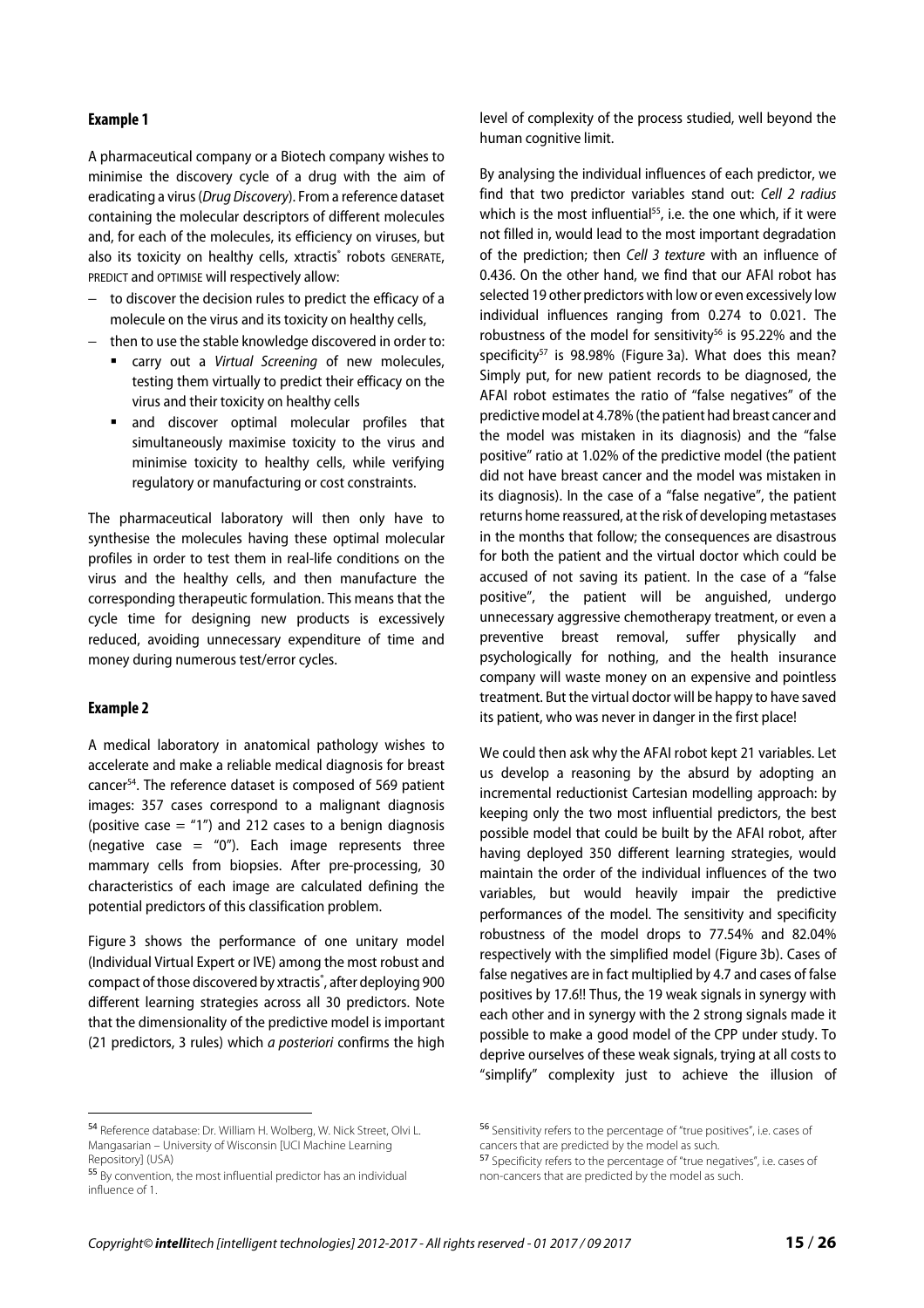controlling it is an ineptitude: it inevitably leads to erroneous decisions with consequences that can prove costly, if not disastrous.

In reality, faced with this ill-posed mathematics problem in the sense of Hadamard, our AFAI robot discovers several robust models corresponding to as many IVE: each IVE has a decision strategy of its own, even if all IVE are experts in the same field. They will certainly use a common subgroup of predictive variables, but will complement them with other predictive variables that are personal to them. As early as 2005, we proposed combining these EVIs into a college of virtual experts in order to make the final decision even more robust. We thus move from the theory of individual decision to the theory of group decision. In this case study, the college consists of 1,000 EVI58. Its robustness performance estimated on the basis of validation<sup>59</sup> is 98.10% in sensitivity and 99.16% in specificity; on the basis of test records<sup>60</sup>, sensitivity is 97.17% and specificity at 98.60%, confirming the very good estimation of the predictive performance of the model.

As a comparison, in 1979 the MYCIN expert system for the medical diagnosis of blood disorders, and with only 65% good diagnoses, had already succeeded in beating the five experts in infectious diseases of the Stanford University Medical Center judged in the same conditions: their

# **VI. Conclusions**

With the development of GPU graphics cards and the democratisation of their significant computing power<sup>61</sup>, various applications of Artificial Intelligence are emerging, in medicine, finance, industry, robotics, natural language processing, customer relationship management, and even in court or in the detection of malicious behaviour. If the AI algorithms developed since the 1960s struggled to express themselves on the computers of the time, in a few years from now, robots will be able to help us on a daily basis to diagnose our state of health, coach us during our purchases or in our professional career, to drive vehicles autonomously, decide on investments to be made, or hiring to be carried out, help judges in their decision, or even train politicians how to run their country. After the defeat of Garry Kasparov

 $\overline{\phantom{a}}$ 

<sup>59</sup> The validation dataset contains records of unknown patients from the predictive model, which were not used to create the model. However, this dataset is used to select the most successful EVIs, those that would be part of the final college of EVIs.

individual performances ranged from 42.5% to 62.5% of correct diagnoses [Yu & al 1979]! This proves the ability of the AI to compete with the most specialised expertise hitherto reserved for human intelligence alone. The wide intervariability of diagnoses by medical experts with the same academic background is puzzling: a patient would thus have an additional 47% chance of having a good diagnosis if they met the most qualified doctor, as opposed to being diagnosed by the least qualified doctor! The Expert System has the advantage of being deterministic (always the same decision for the same file) and duplicable to ensure the availability of its expertise anywhere and at any time.

Note that ethical issues should always be addressed in the development of predictive intelligent systems for Epigenetic Predictive Medicine. Indeed, such an aid originally designed for very early diagnosis of the risk of the future onset of pathologies and therefore to avoid their consequences, could easily be used in a malicious way: refusal to hire, to insure, or grant credit to anyone whose medical diagnosis as predicted by the AI would be unfavourable. Given that the genome forms at the time of conception of the foetus, some might even be tempted to revisit eugenic human selection...

in 1997, no chess player has been able to compete with AI without a handicap, and since the defeat in 2016 of South Korean Lee Sedol, one of the best 9th Dan players in the world, no Grand Master of Go will either. Tomorrow, only Grand Master Robots will compete for world titles, and it is certain that grades higher than divine 9<sup>th</sup> Dan will have to be created!

We could also cite another AI "success" that passed unnoticed in 2016: one of the most experienced fighter pilots of the US Air Force lost all his aerial duels against a Fuzzy AI program<sup>62</sup>, conducted on a training simulator over a long day of intense effort and concentration. The Fuzzy AI even managed to beat degraded flight situations (speed, manoeuvrability, sensors, weapons systems). "It is the most

<sup>58</sup> Results obtained by xtractis GENERATE 9.1.16139 (07/2016).

<sup>60</sup> The test dataset contains records of patients unknown to the predictive model, which are not used to create or to select the model. It is the most reliable estimator of the real performance of the predictive model.

<sup>61/</sup>BM Deep Blue, the first computer to defeat a Grand Master Chess World Champion in title (Garry Kasparov) in a full game, in May 1997

deployed a computing power of 11.38 Gflops [Wikipedia 2]. In 2017, a High Performance computing station equipped with 4 Nvidia Titan Xp GPUs delivered a computing power of 51.70 Tflops, 4,540 times more than that of Deep Blue!

<sup>62</sup> This Fuzzy AI named Alpha, developed by the University of Cincinnati and its spin-off Psybernetix, with the support of the US Air Force Research Laboratory, had already managed to beat other AI opponents in air combat. It was able to analyse in detail and in real time each new dynamic combat scenario, then to decide the actions to be undertaken, all in less than 1 millisecond! Or 250 to 300 times faster than the blink of a human fighter pilot...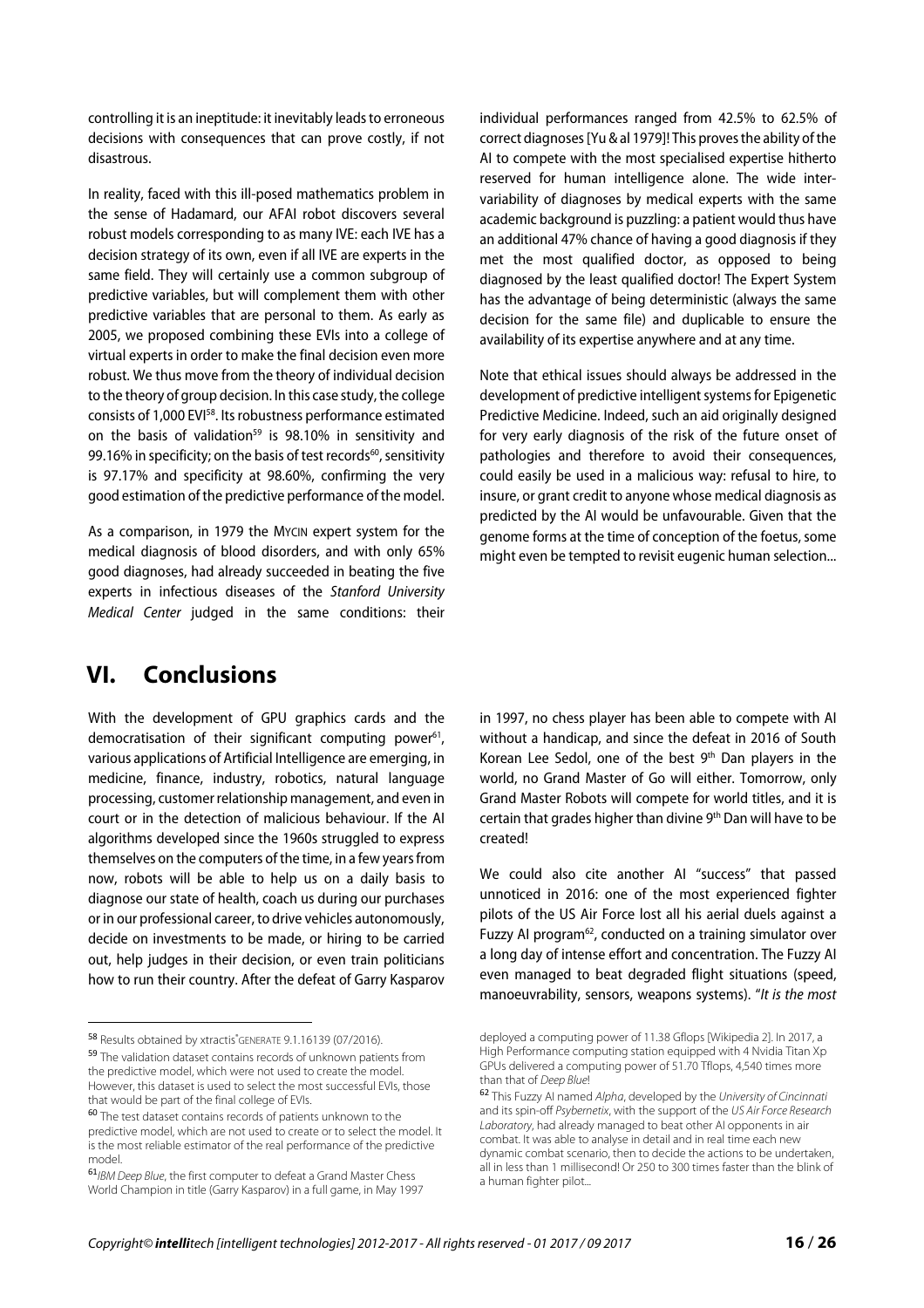aggressive, responsive, dynamic and credible AI I have seen to date (...) It seemed to be aware of my intentions (...) It moved instantly between defensive and offensive actions as soon as needed." according to Colonel Gene Lee [Reilly 2016]. And what if tomorrow, robot soldiers, police robots or smart drones were allowed to kill autonomously? Without doubt, some politicians would be tempted to deploy them, claiming the preservation of the lives of human soldiers on new battlefields (urban guerrilla warfare, defence against terrorist attacks). Today, heads of state are ordering special services to "neutralise" terrorist or political leaders; tomorrow, a Spy Robot could be in charge of this "outlaw" task.

Undoubtedly, Intelligent Robots will be involved to help us in our daily lives. However, they will eventually replace human beings in almost all the tasks they have carried out up to now, from the most routine ones (cleaning, collecting garbage, searching the shelves of a large warehouse for items ordered online, transporting goods or persons $<sup>63</sup>$ ), to</sup> the most dangerous (clogging a breach in a nuclear power plant, working in mines or on high-altitude sites, exploring the abyss or other parts of the universe), and the most intellectual (call centres, medical diagnosis, surgery, financial risk analysis $64$ , legal decisions), to the most artistic (writing music, painting, sculpture, literary work).

Throughout this article, we talked about the capacity of the xtractis® AFAI robot to reliably model CPPs. The numerous studies, public and private, which we have carried out since 2003 show that it virtually systematically beats the Domain Expert, the Modelling Engineer or the Scientist. Moreover, I have even suggested that my fellow academics use it to analyse the veracity of works in experimental sciences: it would suffice to submit to it the reference dataset from which the authors of a scientific publication would have succeeded in producing their models, so that our AFAI robot can evaluate whether a robust predictive model exists, by exhibiting it, or, if not, to refute the results presented and refuse the publication of the said article! A great turnaround in scientific publication in perspective, previously ruled by the famous law of "Publish or Perish"... [Barthélémy 2013]

If a robot were to discover major scientific results in Medicine, Economics, Physics or Chemistry, who would be the holder of the Nobel Prize? The Intelligent Robot or the Human Scientist who provided the datasets and who published the results of the discoveries made by the robot? Maybe would we witness a scientific battle between robots to win these prestigious awards? With the automated processing of Natural Language becoming more and more

 $\overline{\phantom{a}}$ 

effective, it could even be that the Nobel Prize for Literature is no longer out of the reach of a robot writer! Who would then hold the copyright of an intellectual work entirely created by a robot? Several legal questions will arise and will undoubtedly impose an extension of the legal arsenal.

The Nobel Peace Prize would be the only prize that Humans could hope of winning, at least as long as a robot is unable to show empathy and interpersonal emotional intelligence. But taking everything into consideration, perhaps the robot could achieve this by discovering original solutions to current conflicts or by predicting the political, diplomatic, economic or societal actions to be taken to avoid the emergence of such conflicts. If a robot had been able to objectively assess the level of well-being and happiness of the Arab populations, other than by means of biased economic indicators based almost exclusively on tourism rents, could Western diplomats have anticipated the direct or collateral consequences suffered by the countries of the whole world since the Tunisian Jasmine revolution carried out in January 2011?

The new economy of well-being or happiness [Davoine 2009] invites us to revisit our standard metrics of the wealth or economic development of a country. Who would still accept this measure of GDP if they knew that its increase was also directly related to the increase in the number of sick people or traffic jams or conflicts as a consequence of increased consumption of the number of drugs, fuel and weapon systems? Worse still, did you know, for example, that the two rules of good fiscal behaviour in the Maastricht Treaty of 1992, limiting the public deficit to 3% and the public debt to 60% of GDP, were enacted subjectively and arbitrarily in 1981 by three senior officials of François Mitterrand [Charrel 2017]. Yet such mono-criteria and binary reasoning do not distinguish the "good" deficit in future investments in education and research that would support future growth, from the bad debt induced by increases in the State's operating expenditures. Similarly, Japan does not seem to be on the brink of a precipice with a debt bordering 240% of the GDP, proving that the sustainability level of the sovereign debt is a multi-criteria issue! Indeed, it would be much more difficult for the Economist to have to combine multiple objective and subjective factors relating to the lives of citizens to invent new complex indicators that are more faithful to the level of well-being and happiness of citizens. But, as we have just seen in detail, the Human brain is incapable of managing a CPP alone. Hence its unfortunate tendency to want to simplify the CPP to give the impression of mastering it. Do not worry dear fellow citizens, everything is under control! In reality, few politicians admit that the very

<sup>63</sup> A report published by the US government highlights the direct threat posed by AI autonomous vehicles on 2.2 to 3.1 million jobs in the transport sector [Porrometo 2016].

<sup>64</sup> The Japanese life insurance company Fukoku Mutual Life Insurance has announced that the AI IBM Watson Explorer will replace 34 jobs held by its employees (25% of staff) [Porrometo 2017].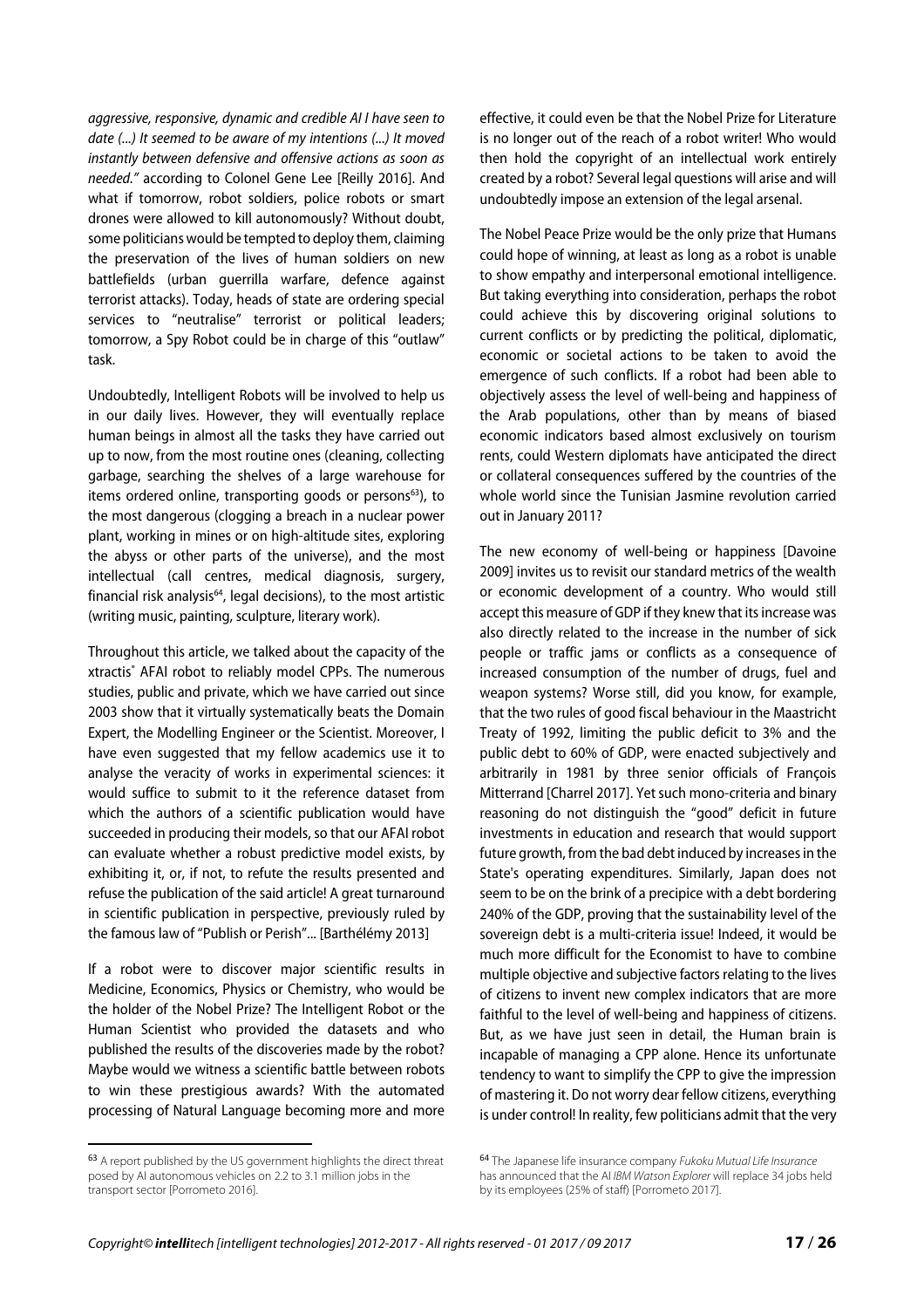existence of the various international crises (societal, economic, financial, environmental, societal, political) is the indisputable proof of man's powerlessness to curb such crises. Multiple endogenous and exogenous factors in interactions and the CPP will not fail to knock on your door... Since the 19<sup>th</sup> century, thinkers have proposed several politico-economic models. All without exception have failed, from communism to ultra-liberalism, inviting Man to overcome the bivalence of his thought that he imposed on himself: Right against Left, Democrat against Republican, Labour against Conservative... Politics is often the sterile battle of duality: Aristotle would feel right at home in our assemblies to arbitrate the oratorical jousts of political parties. More than 2,350 years later, Western societies are unfortunately still stuck in this dualistic vision of the World inherited from the thinkers of Ancient Greece. Like Oriental societies, let us dare to introduce more nuances and harmony, by allowing complementarity in differences, to be both "Black and White"65, "Male and Female", "Right and Left" and we could certainly create viable solutions to contribute to the progress of Humanity. At the risk of offending the fervent defenders of Greek non-contradiction, the World is in constant change and full of contradictions [Nisbett 2003].

The main question that we are entitled to ask is more an economical and sociological one: if mechanised and repetitive work has ended by alienating Man who only lives to work, instead of working to live, what kind of work will still remain, in the near future, when most of the tasks will be completed in their entirety by Intelligent Robots? How can we live without working and therefore without receiving the income of a job that has disappeared? Economists have already reflected on this highly probable situation and propose that the State distributes to each of its citizens a single universal unconditional income, throughout their lifetime, which the recipient can supplement by any other source of income [Damgé 2016]<sup>66</sup>. Perhaps the most intelligent of our fellows would supplement their income by creating Intelligent Robots whose services would be leased to carry out the above tasks<sup>67</sup>. But in such a case, could the robot with full autonomy refuse to work for a Man for free? In fine, could we not imagine that an Intelligent Robot might have the ability to create other Intelligent Robots and rent the services of its fellows to customers, in fact reproducing the power held over one's own kind already practiced by Man towards Man for millennia? Will we ever have to enact the "Robot and Citizen-Robot Rights" that will govern

 $\overline{\phantom{a}}$ 

Robot's freedom of thought and speech, Robot-Man and Robot-Robot relations? Moreover, the European Parliament has published a report calling for a "classification of autonomous and intelligent robots" and to impose an "individual registration". The report proposes to oblige companies to "notify the extent of the contribution of robotics (...) to their financial results, for purposes of taxation and calculation of social contributions" and "to seriously consider the introduction of a universal basic income". Moreover, the Members of the European Parliament advocate legislation on the civil liability of robots by "the creation of a robotspecific legal personality so that at least the most sophisticated autonomous robots can be considered as electronic people with specific rights and duties" [Perrotte 2017].

In this case, why would the Intelligent Robot still accept orders from humans with much more limited cognitive abilities, and why would it not try to use its Artificial Intelligence maliciously to enslave Human Intelligence, or even destroy it? The British astrophysicist Stephen Hawking thus estimates that "AI could spell the end of the human race", while Elon Musk, the founder of the companies Tesla and SpaceX, thinks that "it could be more dangerous than nuclear bombs" [Tual 2016]. But this is another long story, and we will not fail to tell you the latest advances in an upcoming episode. I am obliged to leave you, xtractis<sup>®</sup> has just announced that it has solved the complex strategic problem in Financial Risk Analysis, which we submitted to it less than three weeks ago...

#### **Epilogue**

We therefore suggest a new test of "machine intelligence", which is more extensive than the Imitation Game created by Turing in 1950.

We will qualify a Robot as **Intelligent** if it is able to discover independently, from its past experiences, the best possible decision-making strategies that enable it not only to explain previous situations, but also to make the best possible decisions when confronted with unknown situations: an excellent example of Darwinian adaptation to a dynamically changing environment!

By using the above definition of robustness, we state that an **Intelligent Robot must be able to independently discover the most robust learning strategies possible, which, based on its past experiences, enable it to discover the most robust decision-making strategies** 

<sup>65</sup> The Yin-Yang Taoist symbol of Chinese philosophy is a fine example: White and Black interpenetrate and are mutually included in each other. <sup>66</sup> Since January 2017, Finland has been the first European country to try out universal basic income at the national level, for a period of two years [Geoffroy 2017a]. Since February 2017, the German association

Mein Grundeinkommen has used crowdfunding to finance a monthly net income of 1,000 euros for 1 year, to persons drawn at random without any nationality or age requirement [Geoffroy 2017b]. <sup>67</sup> This is already the case for AI companies, such as IBM or **intelli**tech, who rent the intellectual work of Smart Robots to corporate customers to help them solve various complex problems!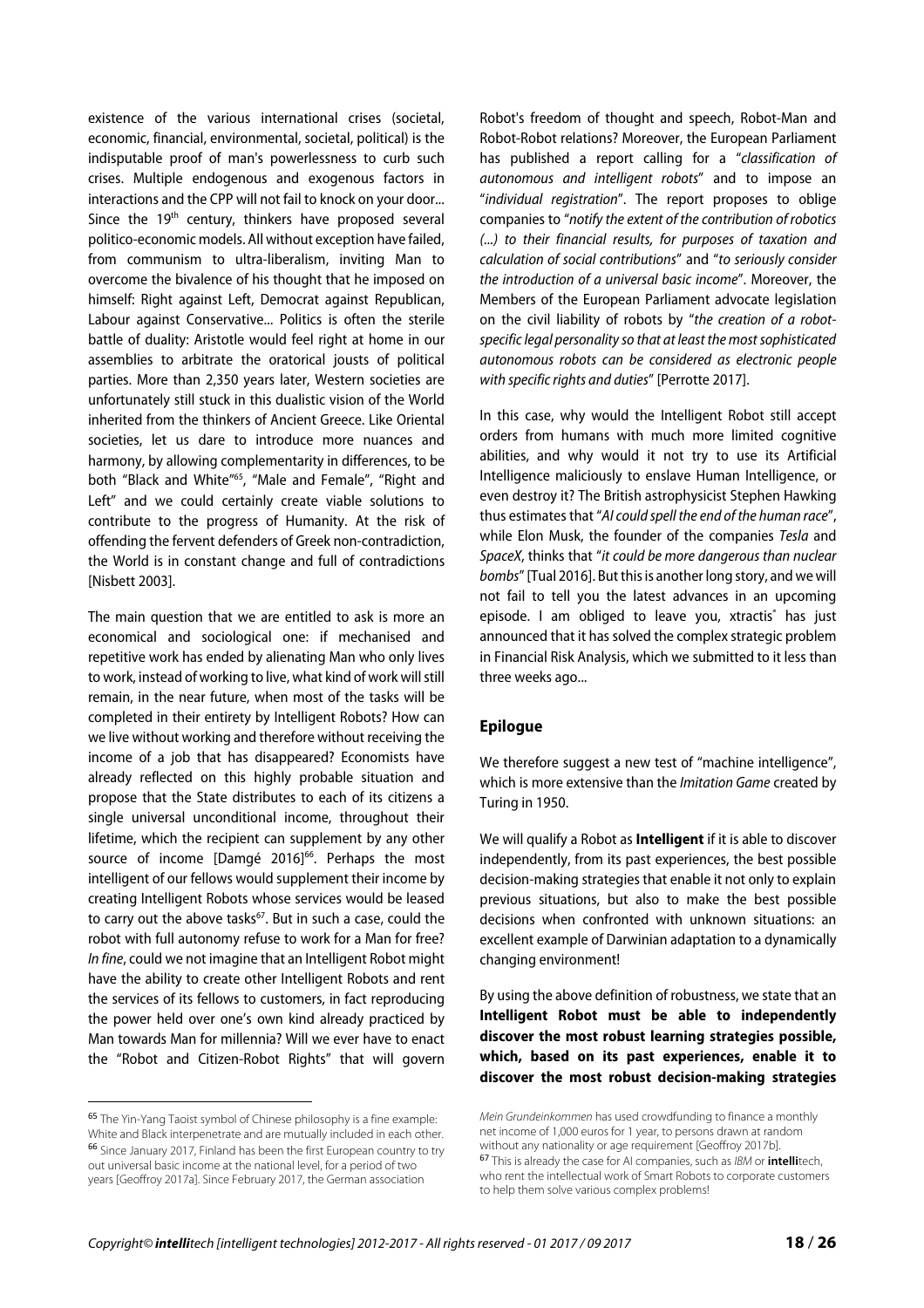**possible**<sup>68</sup>. Thus the Augmented Fuzzy AI, which we defend, is freed from its original mimetic shackles of Human Intelligence, and it redesigns its object of study around the design of Intelligent Robots in all its forms.

### **VII. References**

**Amamou, Y.** (2008) Analyse de traces et modélisation des stratégies d'exploration perceptive via un dispositif de couplage sensori-moteur minimaliste. Thèse de Doctorat, Science de l'Homme et Technologies de la Cognition et de la Coopération, Université de Technologie de Compiègne, Compiègne, France, 2008COMP1757, 188 p.

**Auto-innovations** (2008) Xpark!, l'application de la logique floue pour le stationnement semi-automatique. Gazeau Y., www.auto-innovations.com

**Barthélémy, P.** (2013) Doutes sur la fiabilité des neurosciences. LeMonde.fr, 14 avril, http://passeurdesciences.blog.lemonde.fr/2013/04/14/dout es-sur-la-fiabilite-des-neurosciences/

**Bernard, A.-F.** (2013) Influence du stage chez le praticien sur les projets professionnels des internes de médecine générale en Picardie. Thèse de Doctorat en Médecine, spécialité Médecine Générale, Université de Picardie Jules Verne, Faculté de Médecine d'Amiens, 28 juin, 2013-54, 73 p.

**Charrel, M.** (2017) Les 3% de déficit, une règle arbitraire née sur un coin de table. Le Monde Économie, 6 février, http://www.lemonde.fr/economie/article/2017/02/06/les-3-de-deficit-une-regle-arbitraire-nee-sur-un-coin-detable\_5075181\_3234.html

**Cybenko, G.** (1989) Approximations by superpositions of sigmoidal functions. Mathematics of Control, Signals, and Systems, 2 (4), 303-314.

Damqé, M. (2016) Carte: le revenu universel et ses expérimentations dans le monde. Le Monde, 5 juin, http://www.lemonde.fr/lesdecodeurs/article/2016/06/05/carte-le-revenu-universel-etses-experimentations-dans-lemonde\_4936892\_4355770.html

**Davoine, L.** (2009) L'économie du bonheur. Quel intérêt pour les politiques publiques ? Revue économique, 4, Vol. 60, Presses de Sciences Po, 905-926.

De Pracontal, M. (2016) Comment Google est devenu maître du jeu de go. 9 mars, Mediapart.fr, 4p, www.mediapart.fr

Descartes, R. (1637) Discours de la méthode. 2<sup>e</sup> partie, Tome I, Édition établie par Victor Cousin, 1824, Levrault, 212 p.

**Dreyfus, H.** (1965) Alchemy and Artificial Intelligence. P-3244, December, RAND Corporation, 98p.

**Dubois D., Prade H.** (1988) (avec la collaboration de Farreny H., Martin-Clouaire R., Testemale C.) Théorie des Possibilités - Applications à la représentation des connaissances en informatique. 2<sup>e</sup> édition, Masson.

**Fodor, J.A.** (1975) The Language of Thought. Harvard University Press, 214p.

**Fréour, P.** (2016) Test génétiques : il est urgent d'ouvrir le débat. Le Figaro, 28 janvier, 9.

**Geoffroy, R.** (2017a) La Finlande commence à expérimenter le revenu universel. Le Monde.fr / AFP, 1<sup>er</sup> janvier, http://www.lemonde.fr/europe/article/2017/01/01/lafinlande-commence-a-experimenter-le-revenuuniversel\_5056148\_3214.html

**Geoffroy, R.** (2017b) L'Allemagne expérimente le revenu universel grâce au crowdfunding. Le Monde, 7 février, http://www.lemonde.fr/revenuuniversel/article/2017/02/07/l-allemagne-experimente-lerevenu-universel-grace-aucrowdfunding\_5076073\_5070036.html

**Grès, S., Gapenne, O., Zalila, Z., Gueydan, G.** (2012) Human safe interaction path for designing an international reference mission for space exploration (inner part of the solar system). Proceedings 1<sup>st</sup> ASTech International Conference Space Exploration "Developing Space", Session n°9 "Human Factors: considerations for Future Space Exploration en Route to Mars", Paris, December 17-19, 10p.

 $\overline{\phantom{a}}$ 

e AFAI xtractis<sup>®</sup> robot validates this definition.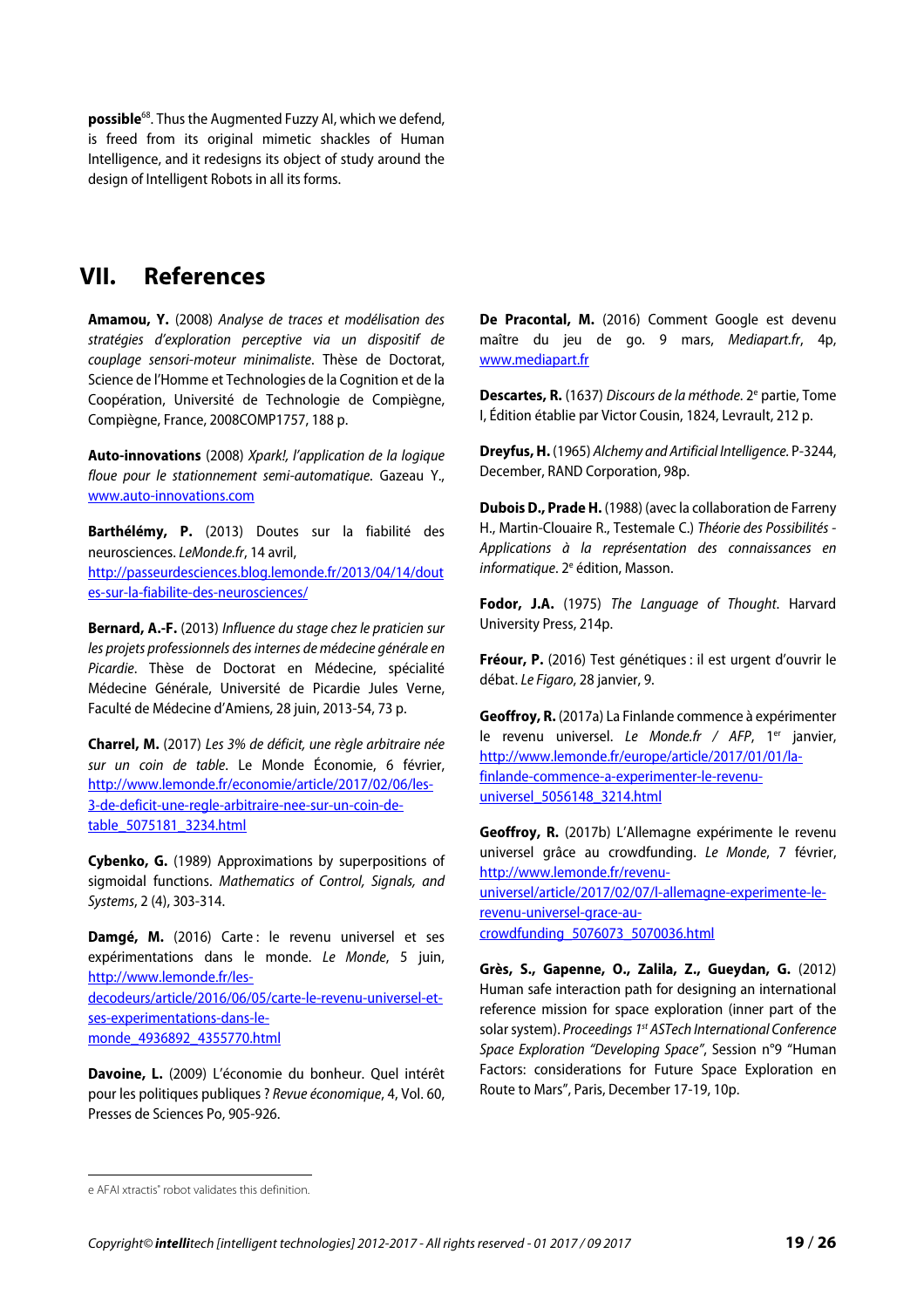**Grès, S., Tognini, M., Le Cardinal, G., Zalila, Z., Gueydan, G.** (2014) Cooperation and dialogical modeling for designing a safe Human space exploration mission to Mars. Acta Astronautica. 104, 2, November-December, Future of Space Exploration: Towards the Stars, Elsevier, 502-508.

**Grès, S., Clervoy, J.-F., Tognini, M., Le Cardinal, G., Zalila, Z.** (2015). Designing safe and reliable versatile international reference mission an integrated approach lead by risks perceptions and evaluations. Proceedings 9<sup>th</sup> International Academy of Astronautics, Symposium on the Future of Space Exploration: Towards New Global Programs, Turin, Italy, 7-9 July, 14p.

**Gueydan, G., Zalila, Z.** (2003) Contribution de la logique floue à la conception d'un système d'assistance au parcage en créneau : exemple du placement. Actes des Rencontres Francophones sur la Logique Floue et ses Applications LFA 2003, Tours, 26-27 novembre 2003, Cépaduès-Éditions, 177- 184.

Hackett, J. (Ed.) (1996) Roger Bacon & the Sciences. Commemorative Essays. Brill, 439p.

**Hadamard, J.** (1902) Sur les problèmes aux dérivées partielles et leur signification physique. Princeton University Bulletin, 13, 49-52.

**Hayes, J.R.** (1962) Human Data Processing Limits in Decision Making. Report No ESD-TDR-62-48, Air Force Systems Command, Electronics System Division, Bedford, Massachusetts.

**Hebb, D.O.** (1949) The Organization of Behavior. Wiley, New York.

**Hornik, K.** (1991) Approximation Capabilities of Multilayer Feedforward Networks. Neural Networks, Vol. 4, No 2, 251– 257.

**Ivakhnenko, A. G., Lapa, V. G.** (1965) Cybernetic Predicting Devices. CCM Information Corporation.

**Jang, J.-S.R.** (1993) ANFIS: adaptive-network-based fuzzy inference system. IEEE Transactions on Systems, Man and Cybernetics, May-June, Vol. 23, No. 3, 665-685.

Japon IA (1989) 100 applications de la logique floue. Supplément diffusé par La Lettre de l'Intelligence Artificielle, n°1, septembre, 10-13.

**Jollivet, P., Gueydan, G., Jullien, N., Moulier-Boutang, Y., Vicente, M., Zalila, Z.** (2012) How to become a regular/big Wikipedia contributor? A robust fuzzy predictive model of the propensity to contribute based on a French

survey. Proceedings EcoMod 2012, International Conference on Economic Modeling, Seville, Spain, July 4-6, 26p.

**Kosko, B.** (1992) Fuzzy systems as universal approximators. Proceedings of the 1<sup>st</sup> IEEE International Conference on Fuzzy Systems, FUZZ-IEEE FUZZ92, San Diego, 1153-1162.

**Kuhn, F.** (2006), Performance prediction for high-tech startups: toward the quantification of an integrative framework using fuzzy theory. Thèse de Doctorat, Science de l'Homme et Technologies de la Cognition et de la Coopération, Université de Technologie de Compiègne, Compiègne, France, 14 décembre, 190 p.

**Kuhnen, C.M., Knutson, B.** (2005) The Neural Basis of Financial Risk Taking. Neuron, vol. 47, No. 5, 763-770.

**Leondes, C.T.** (Ed.) (1998) Fuzzy Logic and Experts Systems Applications. Neural network systems techniques and applications, Academic Press, San Francisco, CA, USA, 415p.

**Lettvin, J.Y., Maturana, H.R., McCulloch, W.S., Pitts, W.H.** (1959) What the Frog's Eye Tells the Frog's Brain. Proceedings of the IRE, Vol. 47, No. 11, 1940-1951.

**Lindmeier, C.** (2015) L'OMS appelle les pays à réduire l'apport en sucres chez l'adulte et l'enfant. 4 mars, Genève, Suisse, http://www.who.int/mediacentre/news/releases/2015/sug ar-guideline/fr/

**Linnainmaa, S.** (1970) The representation of the cumulative rounding error of an algorithm as a Taylor expansion of the local rounding errors. Master's Thesis (in Finnish), Univ. Helsinki, Finland.

**Liu, P., Li, H.-X.** (2004) Fuzzy Neural Network Theory and Application. Series in Machine Perception & Artificial Intelligence, Vol. 59, World Scientific, Singapore, 2004, 377p.

**Lukasiewicz, J.** (1920-1939a) On 3-valued logic. In: Polish logic 1920-1939, McCall S., Oxford University Press, 1967.

**Lukasiewicz, J.** (1920-1939b) Many-valued systems of propositional logic. In: Polish logic 1920-1939, McCall S., Oxford University Press, 1967.

**Marewski, J., Gigerenzer, G.** (2012) Heuristic decision making in medicine. Dialogues in Clinical Neuroscience, vol. 14, nº 1, 77–89.

**Miller, G.A.** (1956) The Magical Number Seven, Plus or Minus Two: Some Limits on Our Capacity for Processing Information. Psychological Review, 63, 81-97.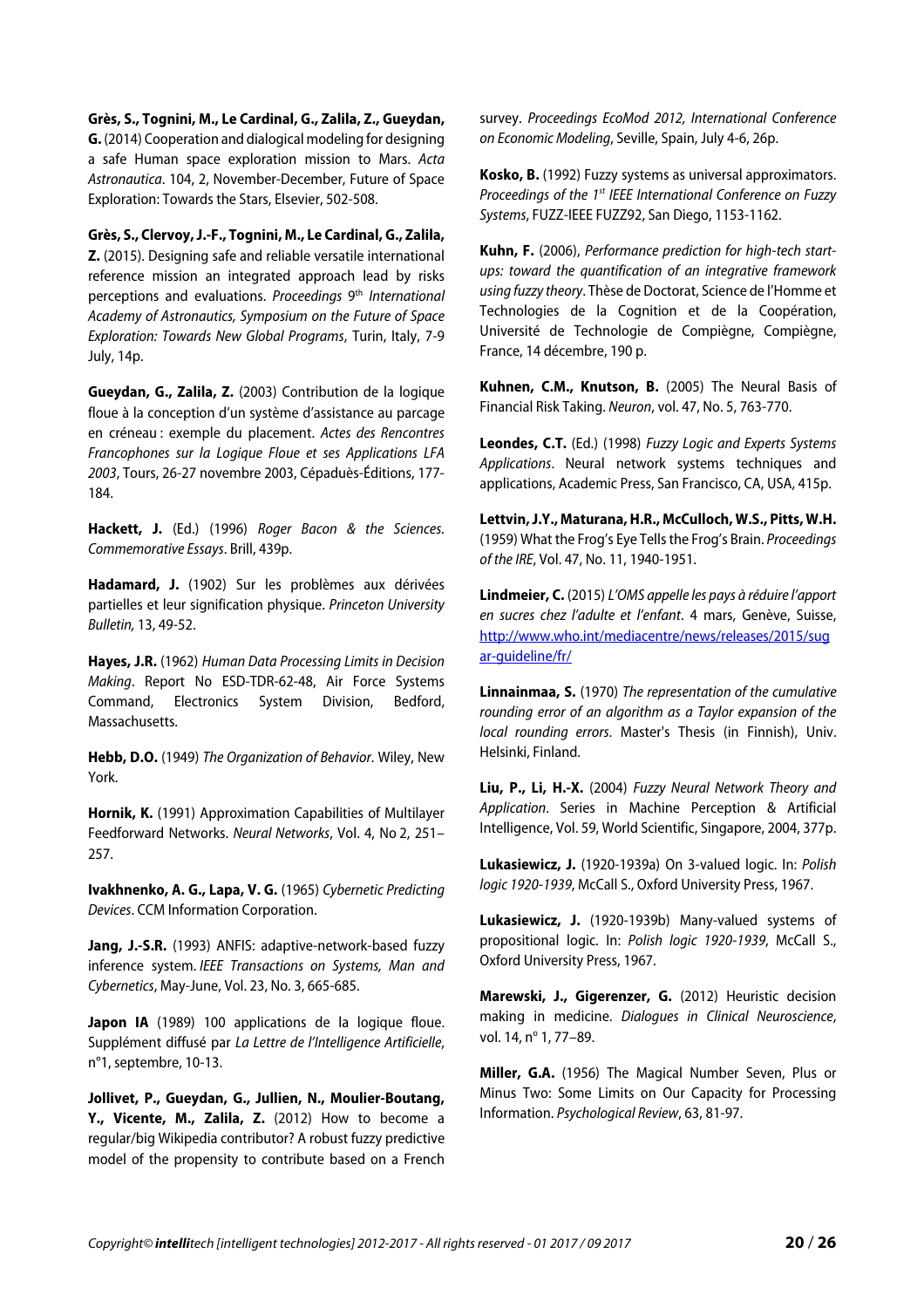**Minsky, M.** (1952) A Neural-Analogue Calculator Based upon a Probability Model of Reinforcement. Psychological Laboratories, Harvard University, Cambridge, MA, USA.

**Minsky, M.** (1954) Theory of Neural-Analog Reinforcement System and its Applications to the Brain-Model Problem. Ph.D. Thesis, University of Princeton, Princeton, NJ, USA.

**Minsky, M., Papert, S.** (1969) Perceptrons: An Introduction to Computational Geometry. The MIT Press, 268p.

**Mitchell, T.M.** (1997) Machine Learning. McGraw-Hill International Editions, 414p.

**Newell, A., Shaw, J.C.; Simon, H.A.** (1959) Report on a general problem-solving program. Proceedings of the International Conference on Information Processing, June 13- 23, UNESCO House, Paris, France, 256–264.

**Nisbett, R.E** (2003) The Geography of Thought: How Asians and Westerners Think Differently...and Why. The Free Press, New York, 263p.

**Oh, K., Jung, K.** (2004) GPU implementation of neural networks. Pattern Recognition, 37, 1311–1314.

Parthenay, C. (2005) Herbert Simon: rationalité limitée, théorie des organisations et sciences de l'artificiel. Document de Travail CEPN, Paris XIII et Université de Cergy-Pontoise, France, 28p. https://fr.scribd.com/doc/48024844/Herbert-Simon-la-rationalite-limitee-article-de-Claude-Parthenay

Perrotte, D. (2017) Le Parlement européen veut taxer les robots destructeurs d'emploi. LesEchos.fr, 12 janvier, www.lesechos.fr/monde/europe/0211686455347-leparlement-europeen-veut-taxer-les-robots-destructeursdemploi-2056702.php#e2mZG8t5fS8dWyPx.99

Porrometo, G. (2016) Washington s'inquiète des conséquences de l'IA sur le monde du travail. Numerama, 22 décembre, http://www.numerama.com/politique/219002 washington-sinquiete-des-consequences-de-lia-sur-lemonde-du-travail.html

**Porrometo, G.** (2017) Une I.A. remplace 34 employés d'une assurance au Japon. Numerama, 3 janvier, http://www.numerama.com/tech/221747-une-i-aremplace-34-employes-dune-assurance-au-japon.html

**Reilly, M.B.** (2016) Beyond video games: New Artificial Intelligence beats tactical experts in combat simulation. PhysOrg, June 27, http://phys.org/news/2016-06-videogames-artificial-intelligence-tactical.html

**Rambaud, A.** (2016) Des tests en vente libre aux États-Unis. Le Figaro, 28 janvier, 9.

**Rosenblatt, F.** (1957) The Perceptron--a perceiving and recognizing automaton. Report 85-460-1, Cornell Aeronautical Laboratory.

**Rumelhart, D. E., Hinton, G.E, Williams, R. J.** (1986) Learning representations by back-propagating errors. Nature, 323 (6088), 533–536.

**Schmidhuber, J.** (2015). Deep Learning in Neural Networks: An Overview. Neural Networks, Volume 61, January 2015, 85- 117.

**Shortliffe, E. H., Buchanan, B.G.** (1975) A model of inexact reasoning in medicine. Mathematical Biosciences 23 (3-4), 351-379.

**Simon, H.A.** (1955) A behavioural model of rational choice. The Quarterly Journal of Economics, vol. 69, 99–118.

**Simon, H.A.** (1957) Models of Man: Social and Rational. John Wiley & Sons, New York, 279p.

**Terano, T., Asai, K., Sugeno, M.** (Eds) (1989) (traduction de Charles Aschmann, 1994) Applied Fuzzy Systems. Academic Press Professional, 301p.

**Thorne, K.S. & al** (2016) Observation of Gravitational Waves from a Binary Black Hole Merger. Physical Review Letters, 116 (6).

**Tual, M.** (2016) Intelligence Artificielle: les géants du Web lancent un partenariat sur l'éthique. Le Monde, 28 septembre,

http://www.lemonde.fr/pixels/article/2016/09/28/intelligen ce-artificielle-les-geants-du-web-lancent-un-partenariatsur-l-ethique\_5005123\_4408996.html

**Turing, A.** (1936) On Computable Numbers, with an Application to the Entscheidungsproblem. vol. 2:42, coll. Proceedings of the London Mathematical Society, 230-265

**Turing, A.** (1950) Computing Machinery and Intelligence. Mind - A Quarterly Review of Psychology and Philosophy, Vol. 59, No. 236, October, 433-460. New York: Thomas Nelson & Sons, Ltd.

**Von Mises, L.** (1949) (traduction de Raoul Audouin, 1985), L'action humaine : Traité d'économie. coll. « Libre échange », PUF, Paris.

http://herve.dequengo.free.fr/Mises/AH/AH0.htm

**Wang, L.X., Mendel J.M.** (1992) Fuzzy basis functions, universal approximation and orthogonal least square learning. IEEE Trans. Neural Networks. 3, 807-814.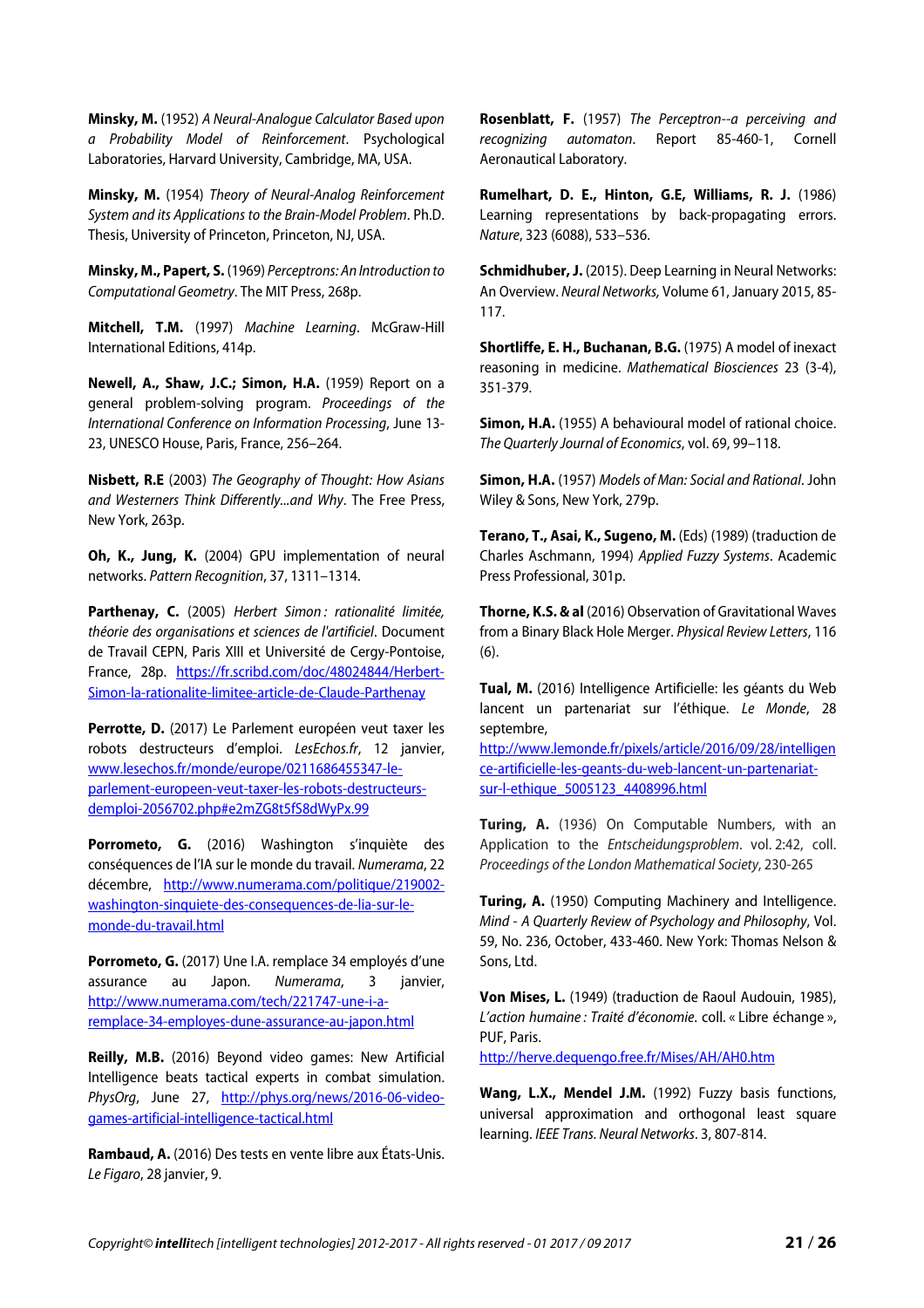**Werbos, P.** (1974) Beyond Regression: New Tools for Prediction and Analysis in the Behavioral Sciences. PhD thesis, Harvard University.

**Werbos, P.** (1981-1982) Applications of advances in nonlinear sensitivity analysis. In: Drenick, R.F. Kozin, F. (Eds): System Modeling and Optimization: Proc. 10<sup>th</sup> IFIP Conference, New York City, USA, August 31-September 4, 1981, Springer-Verlag, 762-770.

**Wikipedia** (1). Histoire de l'Intelligence Artificielle. https://fr.wikipedia.org/wiki/Histoire\_de\_l'intelligence\_arti ficielle

**Wikipedia** (2). Théorème de Sonnenschein. https://fr.wikipedia.org/wiki/Th%C3%A9or%C3%A8me\_de **Sonnenschein** 

**Wikipedia** (3). Rasoir d'Ockham.

https://fr.wikipedia.org/wiki/Rasoir\_d%27Ockham#Concep ts\_similaires

**Yu, V.L., Fagan, L.M., Wraith, S.M., Clancey, W.J., Scott, A.C., Hannigan, J., Blum, R.L., Buchanan, B.G., Cohen, S.N.** (1979) Antimicrobial Selection by a Computer: A Blinded Evaluation by Infectious Diseases Experts. JAMA. 242(12), 1279-1282.

**Zadeh, L.A.** (1965) Fuzzy sets. Information and Control. 8, 338-353, June.

**Zadeh, L.A.** (1968) Fuzzy algorithms. Information and Control. 12, 94-102.

**Zadeh, L.A.** (1973) Outline of a new approach to the analysis of complex systems and decision processes. IEEE Trans. Systems, Man and Cybernetics, 3, 28-44.

**Zadeh, L.A.** (1975) The concept of a linguistic variable and its application to approximate reasoning. Information Science. Part 1: 8, 199-249; part 2: 8, 301-357; part 3: 9, 43-80.

**Zadeh, L.A.** (1978) Fuzzy sets as a basis for a theory of possibility. Fuzzy Sets and Systems. 1, 3-28.

**Zalila, Z.** (1993) Contribution à une théorie des relations floues d'ordre n. Thèse de Doctorat en Contrôle des Systèmes, D 573, Université de Technologie de Compiègne, Compiègne, France, mars, 474 p.

**Zalila, Z.** (2003) Évaluation subjective : les mathématiques du flou, une voie vers les testeurs numériques ? Actes  $5<sup>e</sup>$ Rencontres du Marketing Sensoriel, Comment donner du sens à son produit : méthodes et outils d'évaluation de la qualité perçue, EUROSYN Human Engineering, Paris, 14 janvier, 43- 62.

**Zalila, Z.** (1993-2016) Mathématiques du flou : concepts et applications. Cours de l'Unité de Valeur SY10, v25.2, Sorbonne Universités | Université de Technologie de Compiègne, Compiègne, France, novembre 2016, 209 p.

**Zalila, Z.** (2006-2013) Logique floue et systèmes d'inférence floue: Introduction et propriétés, White Paper, v2.4, Intellitech, Compiègne, décembre 2013, 13 p, http://xtractis.ai/fr/approche-mathematiquealgorithmique-unique/

**Zalila, Z.** (2014a) Modélisation prédictive robuste pour l'analyse de risque et la détection de comportement malveillant. Forum Decideo Québec, Québec city, QC, Canada, 10 juin, 30 p.

http://www.forumdecideo.com/videos/recent/?p=4

**Zalila, Z.** (2014b) Robust Predictive Modeling – xtractis<sup>®</sup>: a smart robot for Personalized Medicine. Ubistart 2014, UbiFrance & Galien Foundation, The New York Academy of Sciences, New York City, NY, USA, July 10, 5p.

**Zalila, Z., Lézy, P.** (1993) Contribution de la Logique Floue pour la réalisation d'un régulateur vitesse/distance d'un véhicule. Actes du 1<sup>er</sup> Colloque International CONVERGENCE'93 Aéronautique et Automobile, Session 10 Logique Floue et ses applications, Paris, 1-3 décembre, 17 p.

**Zalila, Z., Lézy, P.** (1995) Fuzzy/classic hybrid controller for the longitudinal control of an autonomous vehicle. In: Fuzzy Logic and Soft Computing. (B. Bouchon-Meunier, R. R. Yager, L. A. Zadeh, Eds), Advances in Fuzzy Systems - Applications and Theory, vol. 4, World Scientific Publishing, Singapore, 434-443.

**Zalila, Z., Coffin, F.** (1996) A trajectory managing aiding system through a fuzzy supervision. Proceedings of the  $6<sup>th</sup>$ IPMU International Conference, Information Processing and Management of Uncertainty in knowledge-based systems, Granada, SPAIN, July 1-5, Volume I, 67-73.

**Zalila, Z., Assemat, C., Bodineau, G., Compagnon, A., Marbach, T., Ladreyt, T.** (1998a) Système de supervision et de diagnostic flous des actions conducteur sur le volant. Application à l'accostage automatique d'autobus. Actes  $7<sup>e</sup>$ conférence internationale IPMU, Information Processing and Management of Uncertainty in Knowledge-based Systems, Paris, 6-10 juillet, Volume II, 964-972.

**Zalila, Z., Fatene, M., Kadhi, R.** (1998b) Fuzzy supervision in Statistical Process Control. Proceedings of 1998 IEEE international conference on Systems, Man and Cybernetics, SMC'98, October 11-14, La Jolla, San Diego, California, USA, session MP03, 638-643.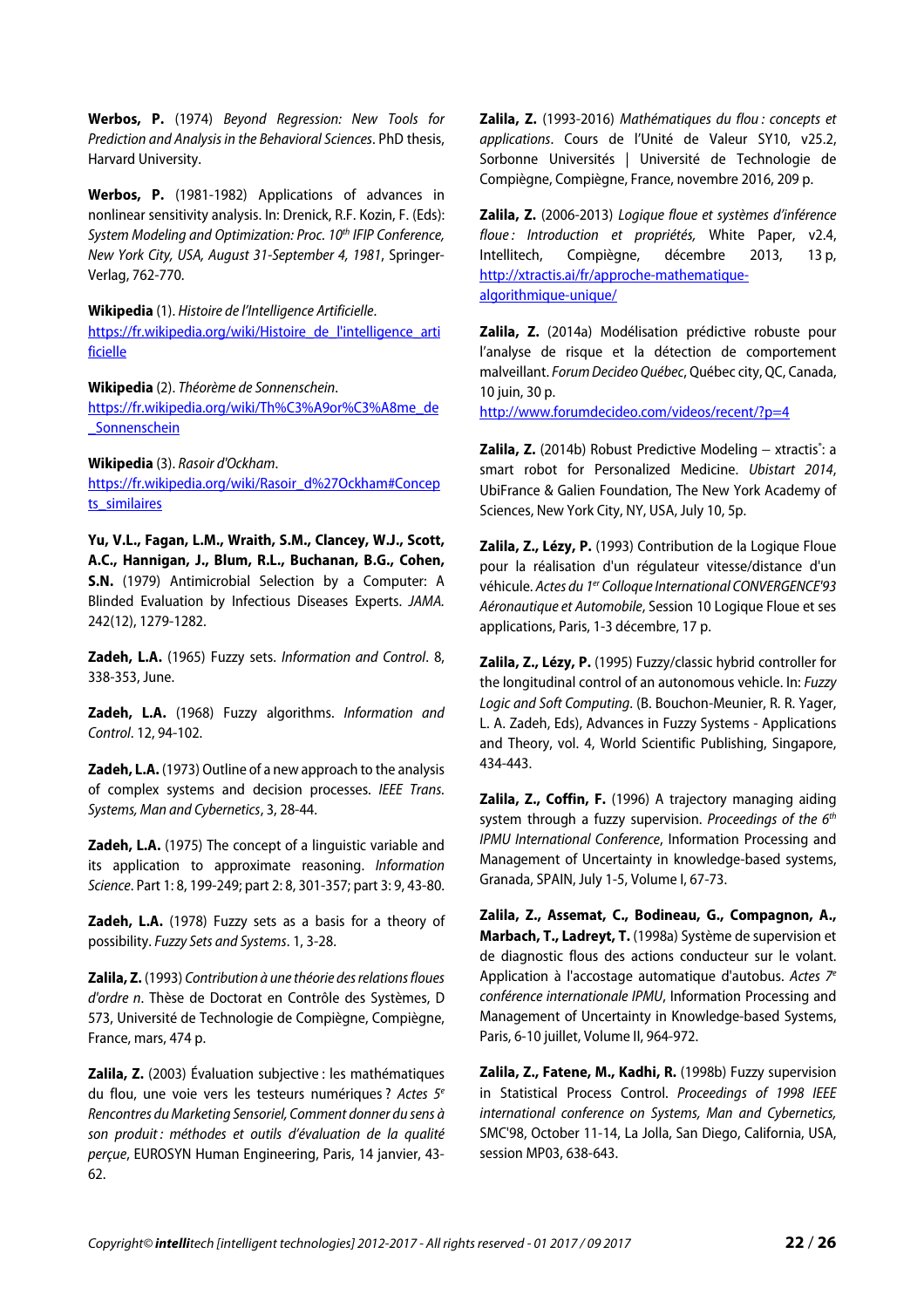**Zalila, Z., Bonnay, F., Coffin, F.** (1998c) Lateral guidance of an autonomous vehicle by a fuzzy logic controller. Proceedings of 1998 IEEE international conference on Systems, Man and Cybernetics, SMC'98, October 11-14, La Jolla, San Diego, California, USA, session TA08, 1996-2001.

**Zalila, Z., Fauvel, F, Dayre, E.** (1998d) Superviseur adaptatif de transmission automatique fondé sur une évaluation multicritère floue, Actes des Rencontres Francophones sur la Logique Floue et ses Applications LFA'98, Rennes, 18-19 novembre, Cépaduès-Éditions, 97-105.

**Zalila, Z., Bonnay, F., Coffin, F.** (1998e) Système copilote flou pour le guidage d'un véhicule automobile sur rail virtuel, Actes des Rencontres Francophones sur la Logique Floue et ses Applications LFA'98, Rennes, 18-19 novembre, Cépaduès-Éditions, 37-44.

**Zalila, Z., Fauvel, F, Ho, B.L., Dayre, E.** (2000) Automatic transmission adaptive supervisor based on a fuzzy multicriterion evaluation. Proceedings of the 8<sup>th</sup> IPMU International Conference, Information Processing and Management of Uncertainty in Knowledge-based Systems, Madrid, Spain, July 3-7, Volume III, 1620-1628.

**Zalila, Z., Gueydan, G.** (2000) Procédé et dispositif pour la prise en charge du parcage en créneau de véhicules motorisés. Brevet français n°FR2806998, déposé par Intellitech le 31/3/00.

**Zalila, Z., Benizri, J., Gueydan, G., Lorel, C., Romieu, P.** (2004a), Fuzzy system for an Emergency Braking Aid (AFU). Proceedings 10<sup>th</sup> IPMU International Conference, Information Processing and Management of Uncertainty in Knowledgebased Systems, Perugia, Italy, July 4-9, Volume 3, 2025-2030.

**Zalila, Z., Penet, C., Lageat, T., Cuquemelle, J., Assemat, C., de Larrard, B., Chikh, A.** (2004b) Contribution of fuzzy mathematics to the predictive modelling of virtual testers/experts. Application to the subjective evaluation of Champagne wines.  $7<sup>th</sup>$  Sensometrics Conference, Oral Presentation, Davis, California, USA, July 28-30.

**Zalila, Z., Cuquemelle, J., Assemat, C., Penet, C., Chikh, A., Marbach, S., Deschamps, D., Sauvage, E.** (2004c) Contribution of fuzzy mathematics to the predictive modelling of virtual testers/experts. Application to the subjective evaluation of tomatoes.  $7<sup>th</sup>$  Sensometrics Conference, Poster Session, Davis, California, USA, July 28-30.

**Zalila, Z., Davodeau, S., Assemat, C., Cuquemelle, J., Chikh, A., Deschamps, D., Marbach, S., Lorentz, B.,** Penet, C. (2005) xtractis<sup>®</sup> fuzzy predictive models for virtual testing and prototyping. Sensory evaluation of cheese spreadability. 6<sup>th</sup> Pangborn Sensory Science Symposium, Poster Theme 1 Challenging the Boundaries, Harrogate International Centre, Harrogate, North Yorkshire, UK, August 7-11.

**Zalila, Z., Cuquemelle, J., Penet, C., Lorentz, B.** (2006a) Is your accurate model actually robust? 8<sup>th</sup> Sensometrics Meeting: "Imagine the Senses", Oral Presentation, Ås, Norway, August 2-4, 32 p.

**Zalila, Z., Cuquemelle, J., Penet, C., Deschamps, D., Chikh, A., Lorentz, B.** (2006b) Fuzzy systems to explain and predict the influence of storage conditions on the sensory profile of a salad dressing. 8<sup>th</sup> Sensometrics Meeting: "Imagine the Senses", Oral Presentation, Workshop I (Longitudinal sensory data), Ås, Norway, August 2-4.

**Zalila, Z., Cuquemelle, J., Penet, C., Lorentz, B.** (2007) Why Cross-Validation Methods are particularly relevant to robust Modeling? Interests in Sensory Science. 7<sup>th</sup> Pangborn Sensory Science Symposium, Poster Session 6 Sensometrics, Hyatt Regency, Minneapolis, MN, USA, August 12-16.

**Zalila, Z., Cuquemelle, J., Chikh, A., Penet, C., Lorentz, B., Deschamps, D.** (2008) Contribution of xtractis<sup>®</sup> methodology to the automatic extraction of robust fuzzy models. Application to the prediction of consumer liking and sensory evaluation, and to the optimization of product formulation. Proceedings AgroStat 2008, 10<sup>th</sup> European Symposium on Statistical Methods for the Food Industry, Louvain-la-Neuve, Belgium, January 22-25, 187-199.

**Zalila, Z., Mehinagic, E., Cuquemelle, J., Profizi, A.-V., Texier, F., Toulgoat, S., Saint-Eve, A., Lorentz, B.** (2009) Identification and prediction of robust non-linear relationships between recipes, instrumental measurements and sensory evaluation of cake texture and flavour with xtractis® fuzzy models: Application to the discovery of optimal recipes. 8<sup>th</sup> Pangborn Sensory Science Symposium, Poster Session 2 Effective Use of Sensory Evaluation, Stazione Leopolda, Florence, Italy, 26-30 July.

**Zalila, Z., Gueydan, G., Cuquemelle, J., Marbach, S.** (2011a) Evaluation of Toxicity of Pesticide Residues in Agriculture with xtractis® Fuzzy Models. Merck IDEA Days 2011, Insights into Data Exploration & Analysis, Edison, New Jersey, USA, 18-19 January.

**Zalila, Z., Dumont, P., Gueydan, G., Cuquemelle, J., Gelsomino, M., Redon, S., Lorentz, B.** (2011b) Identification and Prediction of Robust Non-Linear Relationships between Instrumental Measurements, Sensory Evaluation and Consumer Liking of Automotive Materials with xtractis® Fuzzy Models. Application to the Discovery of Optimal Product Characteristics. 9th Pangborn Sensory Science Symposium, Poster Session 2 Sensometrics,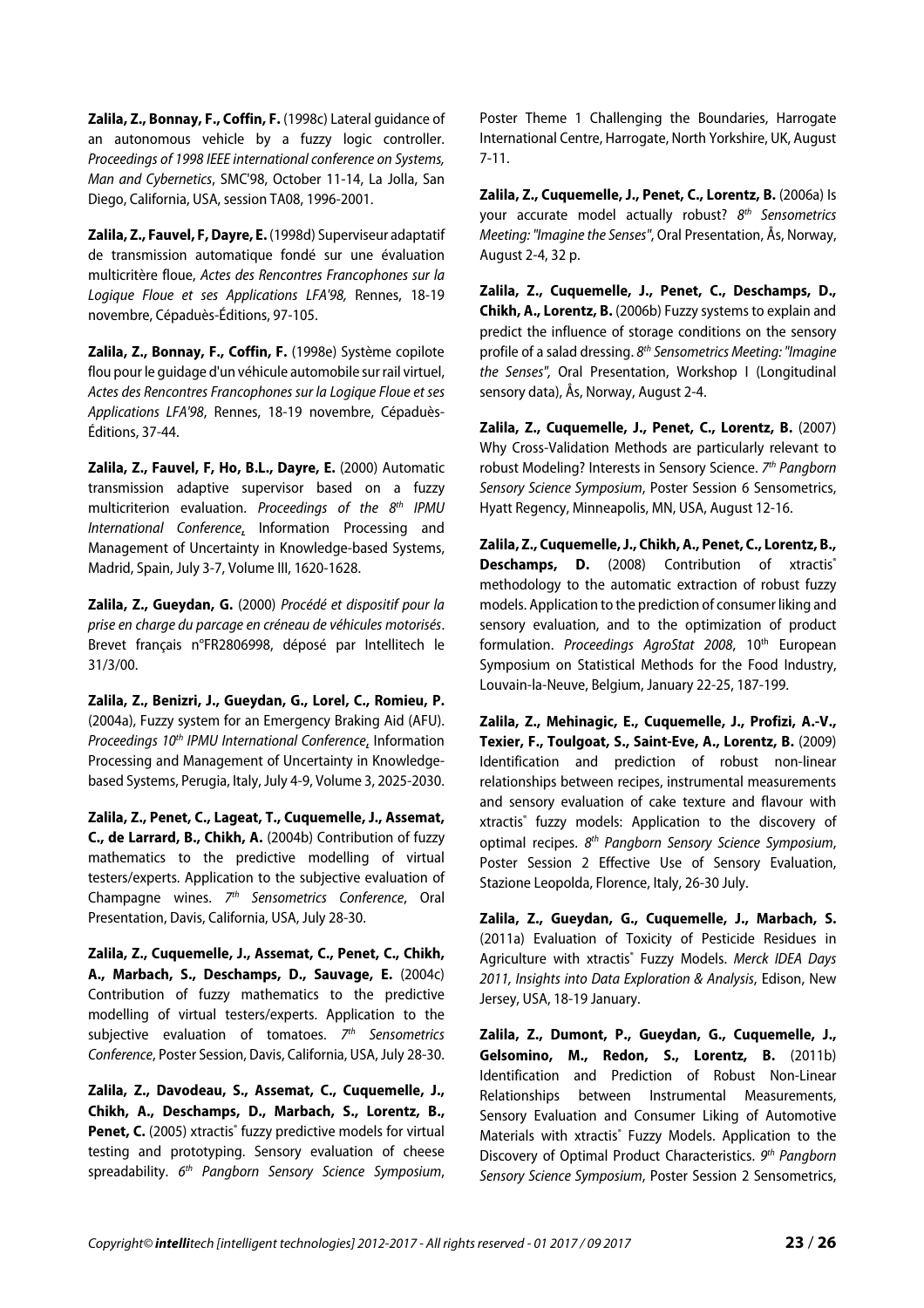The Sheraton Centre Toronto Hotel, Toronto, Canada, 4-8 September.

**Zalila, Z., Cuquemelle, J., Penet, C., Chikh, A., Lorentz, B., Deschamps, D., Assemat, C., Marbach. S., Gueydan, G.,**  Leroux, C. (2008-2013) Approche xtractis<sup>®</sup> pour la modélisation prédictive robuste et l'optimisation multiobjectifs de processus complexes. White Paper, v3.2, décembre 2013, Intellitech, Compiègne, 18 p, http://xtractis.ai/fr/approche-mathematiquealgorithmique-unique/

**Zalila, Z., Gueydan, G., Cuquemelle, J. Lorentz, B.** (2013) Why is robustness assessment mandatory for predictive

modeling? Benchmark test of PLS and xtractis® approaches based on a study of sensory evaluation and consumer liking of automotive materials. 10<sup>th</sup> Pangborn Sensory Science Symposium, Poster Session 2 – Category 5 Sensory and instrumental relationships, Windsor Barra Hotel, Rio de Janeiro, Brazil, 11-15 August.

**Zalila, Z., Gueydan, G., Chikh, A., Mutel, F.** (2014-2016) x*tractis*® Études de cas publiques de Modélisation Prédictive Robuste par Intelligence Artificielle Floue Augmentée, White Paper, v2.6.12, septembre 2016, Intellitech, Compiègne, 142p, http://xtractis.ai/fr/etudes-de-cas-sur-open-data/



Figure 1: xtractis<sup>®</sup> modelling (GENERATE 9.1.16325) of the sweet perception of a fresh tomato: 2 predictive variables, 4 decisional rules.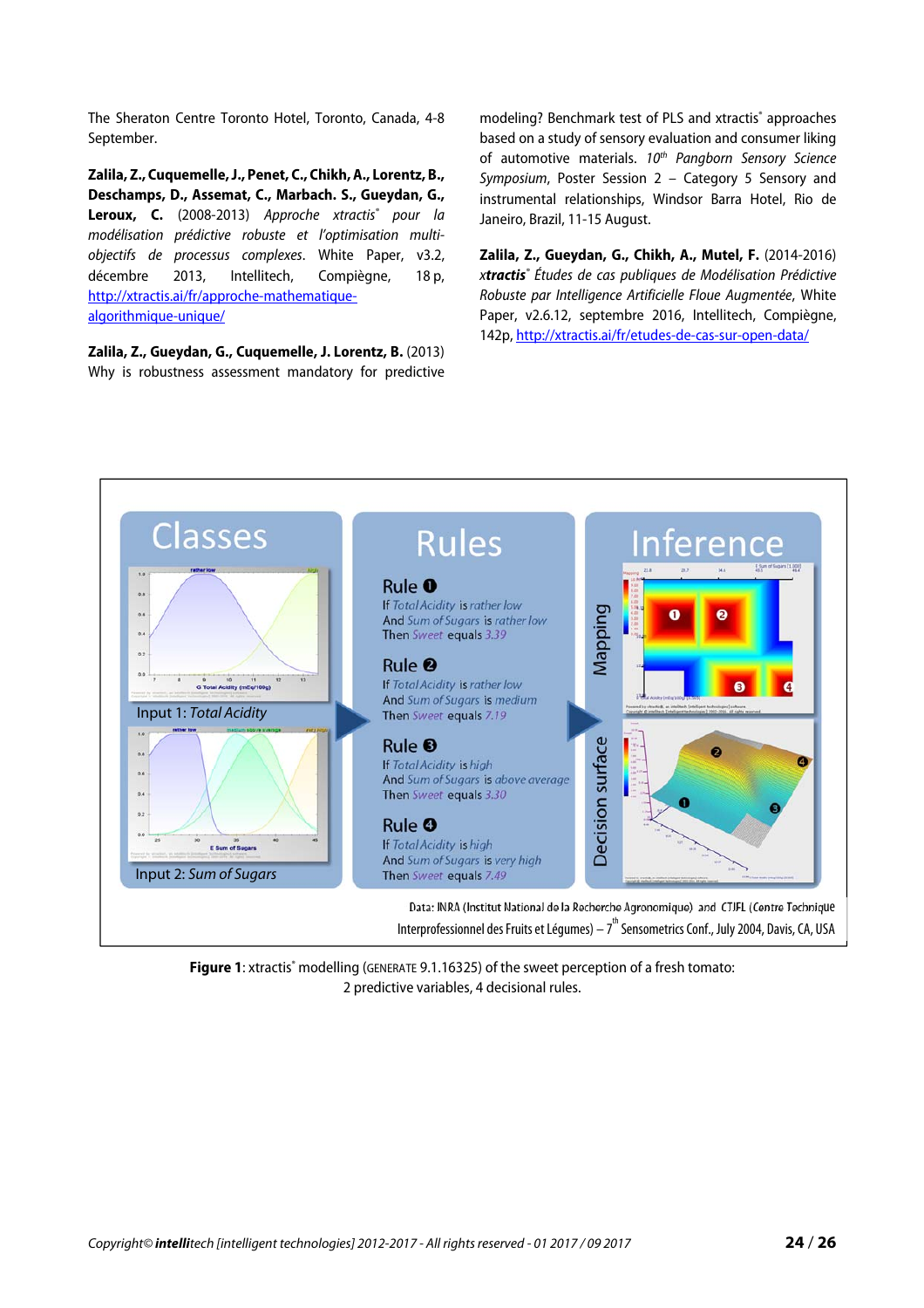

Figure 2: Comparison of the performance of two xtractis<sup>®</sup> models (GENERATE 9.1.16139) for the survival analysis of a European technology start-up.